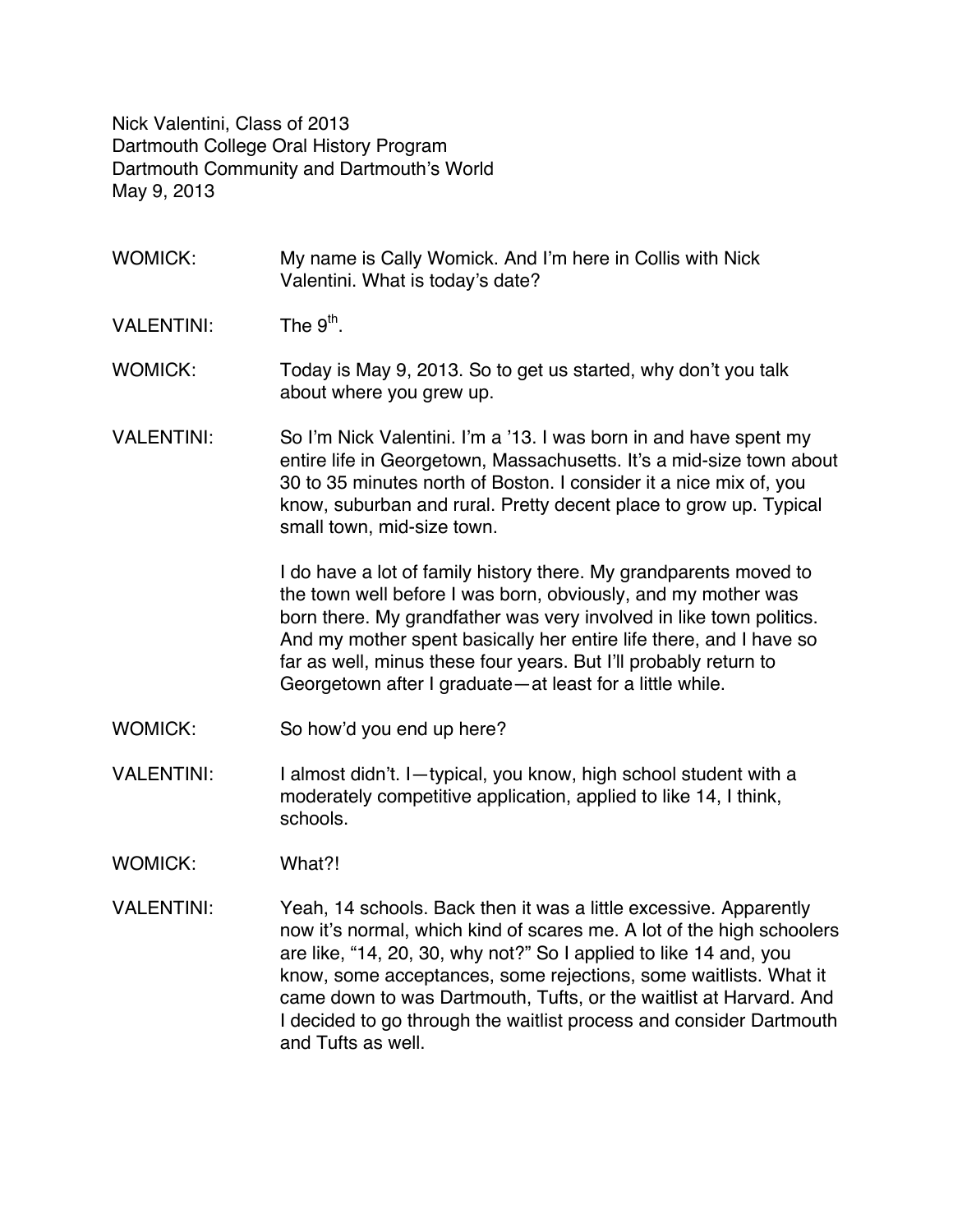I was pretty set on Tufts actually. I'd gone to their version of Dimensions, which now, seeing ours, I can say is exponentially cooler. But I went to their version of Dimensions; I stayed over at Tufts. I wanted to be more towards a city, like this urban area, where I could have all this stuff to do, and like be in this vibrant culture. So I was like, yeah, Tufts.

I was dating someone at the time, and she was a year younger than me. So she started going through college visits, and she asked me to come up to Dartmouth with her, because I'd been up here, and I kinda knew a lot about the school. So I came up here with her. It was really close to the deadline. It was like late April my senior year. And I was walking around Dartmouth and I was explaining stuff to her after the tour. And something just kinda clicked. I was like, I think I should be *here* instead.

So, totally pulled the plug on Tufts. Like, dropped out and like declared to Dartmouth... actually a little bit after the May  $1<sup>st</sup>$ deadline, so don't tell anyone—we'll wait 'til after I graduate. [Chuckles.] So, yeah. So I came to Dartmouth. I've loved it. You know, there's…it's certainly not like this magical combination of Disneyland and Hogwarts that I keep hearing about. But overall my experience has been awesome, and I'm really glad that I came here.

- WOMICK: Yeah. So that was the first time that you'd seen the campus?
- VALENTINI: No, that was the third…third time. But I can only remember two of them. So I was told that I came to Dartmouth when I was younger on a trip up to Vermont with my parents, and we were on campus for a while, but I don't remember any of it. And then I came up, obviously, for my college visit and spent some time here. And then I came up here for my girlfriend at the time's college visit as well, so.

I'm fairly comfortable with like New Hampshire. I've been to most parts of the state. Like I know a lot of kind of the surrounding areas. But before actually coming here for orientation I'd never spent a lot of time in Hanover. Yeah.

- WOMICK: So the first time you really spent a lot of time here was during orientation?
- VALENTINI: Yes. Yeah. [Chuckles.] So Trips—I did Trips. Canoeing, up in the Grant. It was awesome. Had a great time with that. And then, since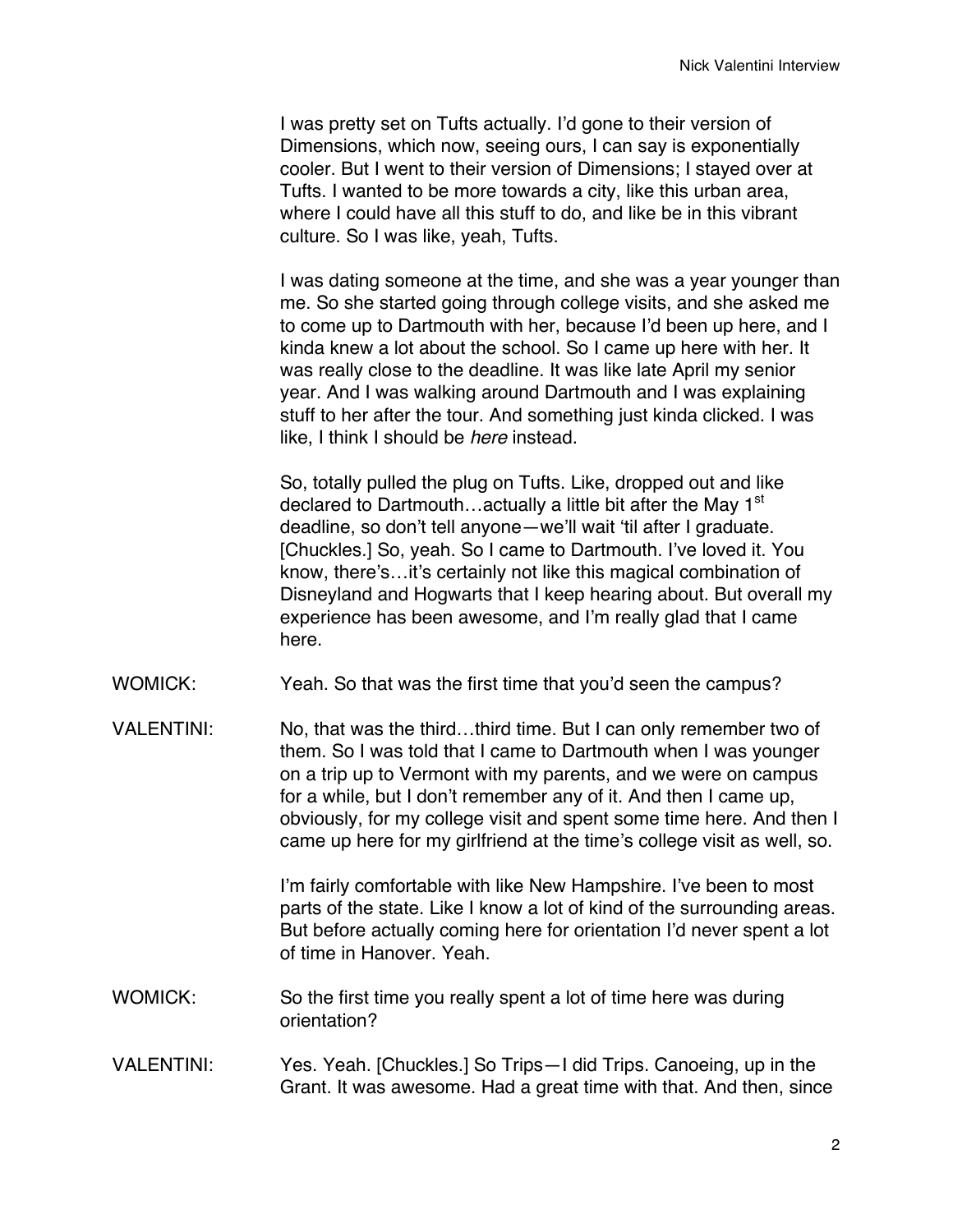I was one of the local kids, they were like, "Get out. Come back later." So, went home for a couple of days and like twiddled my thumbs. It was like, "I wanna go back, I wanna go back, I wanna go back." And then came up for orientation, and that was my first time here for a while. Yeah.

Didn't take a lot of getting used to. I was a little worried. I think kind of the stereotype of Dartmouth for a high schooler is it's in the middle of nowhere. It kind of is; it's not that bad. But I was a little worried about that. But as soon as I got here, I realized like there's so much to do on campus and so many things to involve yourself with that it's really not a problem. You don't have like Newbury Street, in Boston, with everything going on. But I've never been bored here. I've always found ways to keep myself entertained. And I've never felt like there was a lack of opportunity here.

- WOMICK: Mhmm. So where were you living?
- VALENTINI: Freshman year?
- WOMICK: Freshman year, yeah.
- VALENTINI: Oh, see, this is…. I'm glad we're recording this, 'cause people need to know about this in future generations.
- WOMICK: [Chuckles.]
- VALENTINI: I lived in Butterfield, which is actually a dorm. It's connected to Russell Sage, via the Hyphen. It does exist, I promise. It was actually taken out of commission, I guess, as a freshman dorm the year after. So now it's like transfer students or something. But, great, great place. It was like pretty close to all the things on campus. It was, you know, mid-range. It's not as good as Fahey-McLane or McLaughlin, but decent dorms.

And I was in a single. But it was like a 14-person floor, and everyone was in singles except for two rooms which were tworooms doubles. So everyone was like super close. We'd always keep our doors open like, you know, wander in and out, talk to people, hang out. Had a great time. I'm still really close with a lot of my freshman floor mates. And I think it was just kind of because of the structure of that dorm, you know, smaller, that we built a really nice community out of like that floor and also like the floor above us.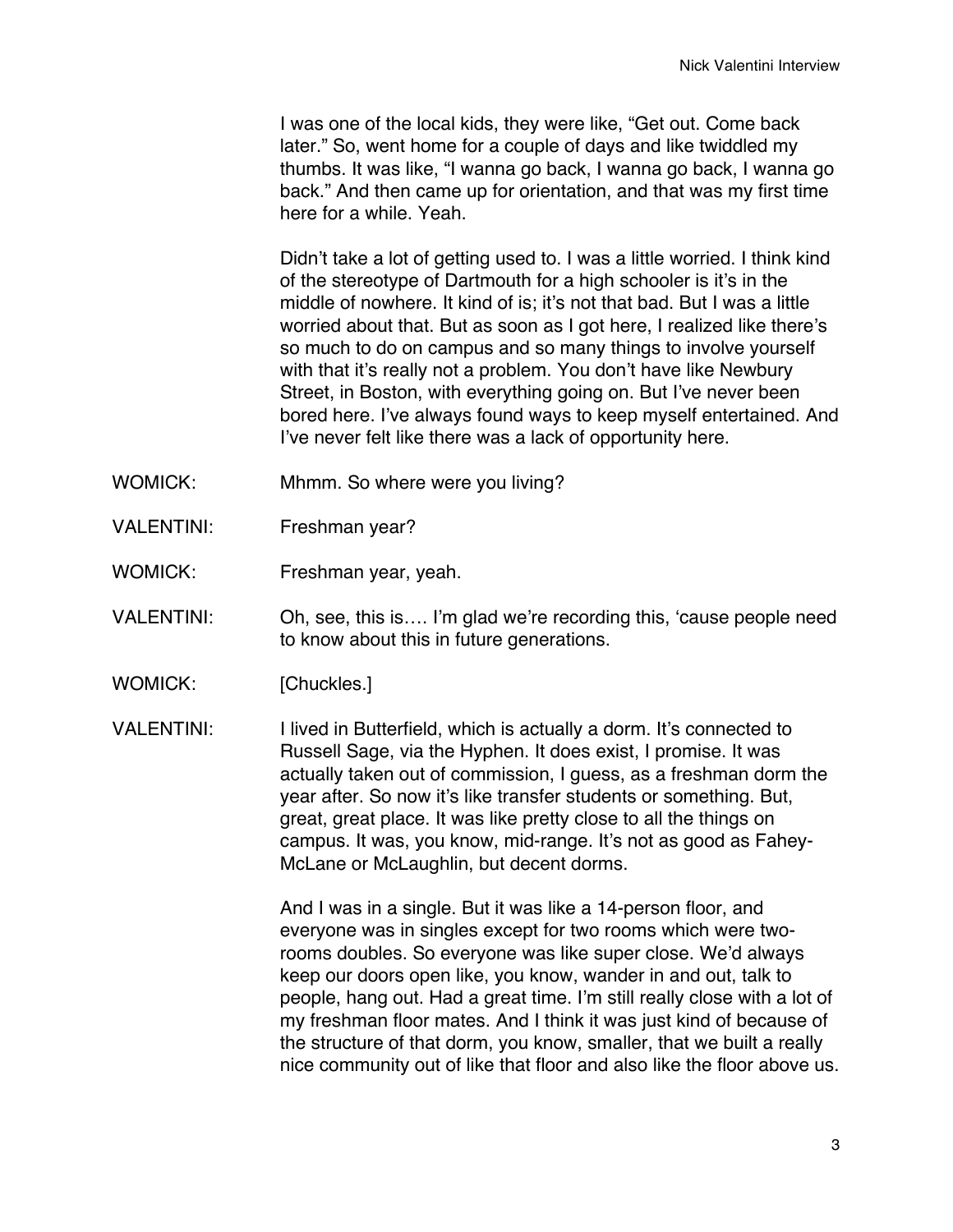You know we were really close with them. Russell Sage 1, you know, would kinda migrate around.

But, yeah, I was in Butterfield. So that was the place.

WOMICK: [Laughs.] So were a lot of the first friends that you made here on your floor?

- VALENTINI: Tripees first.
- WOMICK: Tripees first.
- VALENTINI: And I'm not as close with them anymore. I'll still, you know, I'll say "hi," and we'll chat. But, yeah, tripees were definitely the first friend group. And then I think I transitioned out of that a lot quicker than—I did—than some other people did. I know a lot of freshmen were like very close with their tripee group more than their freshman floor group. And I pretty much instantly connected with my freshman floor and started hanging out with them almost exclusively. I think the UGA at the time, Marissa, had a really good impact on that. She was an awesome UGA. Back before they were like cops, RA's, whatever they are now. But yeah, she was an awesome UGA. And she really had a—like, played a big part in making sure we all bonded. So, yeah. Freshman floor groups.
- WOMICK: Yeah. So how did the rest of the freshman year go?
- VALENTINI: It was, um, overall great. I think it was still one of my best years at Dartmouth. There were certainly problems with adjusting to college life. I think one of the first kind of stumbling blocks was like comparing myself to other people a lot, especially because, you know, I came from a smaller public high school. My graduating class was 97 people. So it was a big difference coming here and, you know, competing with people who were like, "Oh, I just finished my  $12<sup>th</sup>$  AP class." We had like five AP classes total. And I think I was the first person to go to an Ivy League school from my school in like 10 or 12 years. So, I really wasn't used to kind of like that academic caliber. It was definitely a step up here. So both in like my peers and in classes I felt like I had a bit of catching up to do. But I managed it well.

And, you know, there were—social was great. One of my trip leaders, who I still really look up to today, Teddy Sinsheimer, he's a '10. And so he was my trip leader, and he was also a Tri-Kap. Tri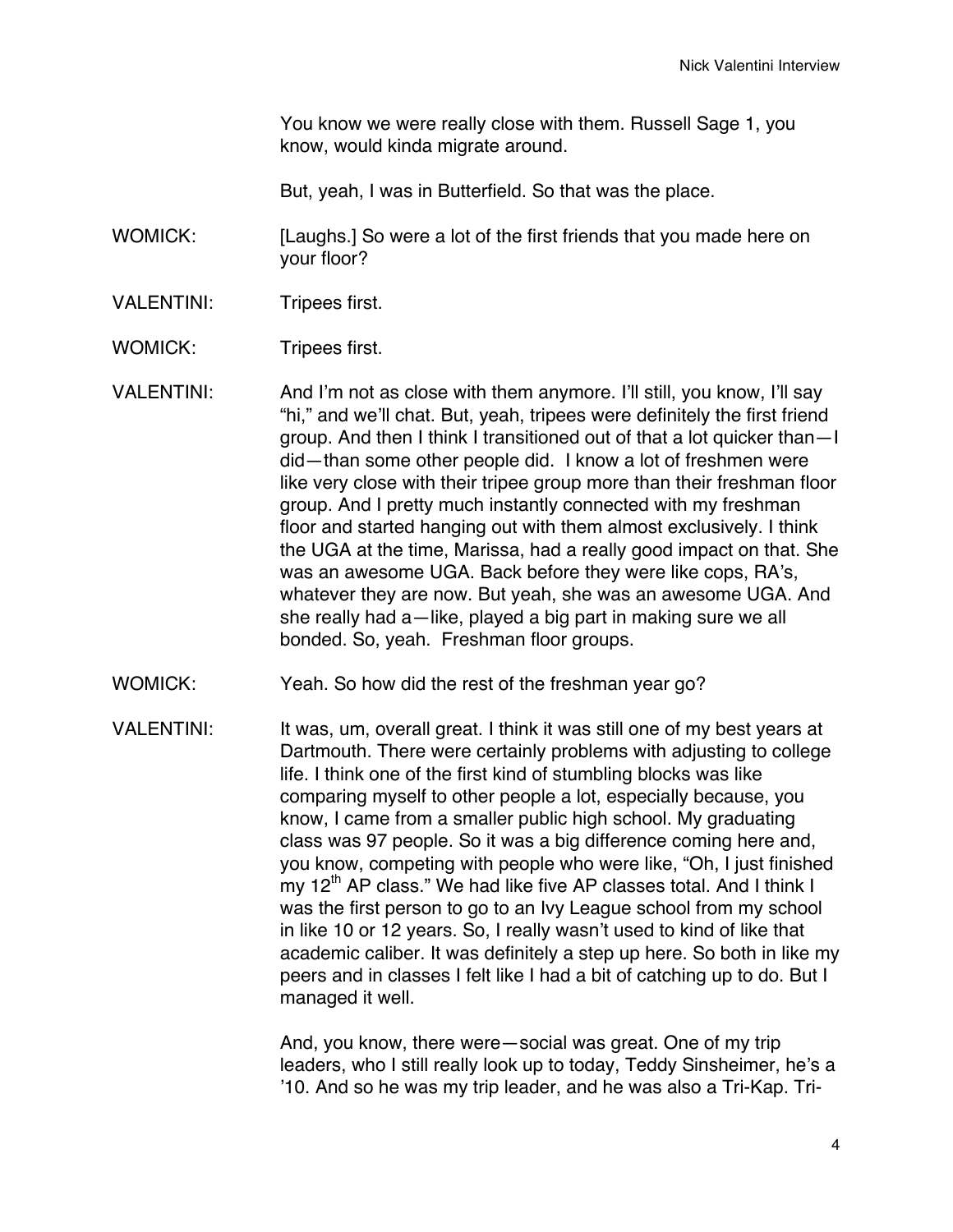Kap was one of the first places I like hung out socially as far as Greek life, and loved it, and then ended up rushing there. [Chuckles.] So, you know, I spent a lot of time there. Obviously, like exploring like different fraternities. You know, freshman dorm parties, Collis parties. I like totally—I actually just remembered that they used to have like Collis, like, first-floor dance parties. I haven't—I don't know if those still exist. I haven't really like seen them lately. But those used to be pretty cool.

- WOMICK: I don't think they have been. Yeah, it's been a few years.
- VALENTINI: Yeah. So, you know, typical freshman stuff. I tried not to be in too big of a schmob, but it happened, you know.
- WOMICK: [Chuckles.]
- VALENTINI: But, yeah, I feel I had like great social connections with my freshman floormates. It used to be you can meet everybody, you're like, "Hey, what's up?" You know, you could talk to anyone. And I kind of regret that you lose that over time at Dartmouth, that like you don't have that just blind eagerness to like go up and talk to someone completely new.

But, yeah, there were certainly a few challenges. I got really involved in EMS. I was kind of involved in it before college with my fire department as a first responder, but I really got involved in it here. So kind of balancing that and the stresses of kind of that job, and…you know. But that was also great. That was another one of my primary friend groups freshman year, was like the EMS crowd.

Yeah, there was, you know, a little bit of academic challenge, social conflicts every once in a while. I don't feel like it was anything too major. Just, you know, adjusting to college life. My parents called a lot; they still call a lot. I don't mind. But, yeah.

- WOMICK: Was it tough being away from home?
- VALENTINI: I thought it would be. It wasn't. And I was very proud of that. I actually think that in terms of like being prepared to live on my own, I was pretty far ahead of the curve, especially when I compare myself to some of the people that I lived with freshman year who would ask me like how to do laundry or…. One especially vivid moment was one of the girls on my floor asking if the pan that she was about to take out of the oven would be hot. So—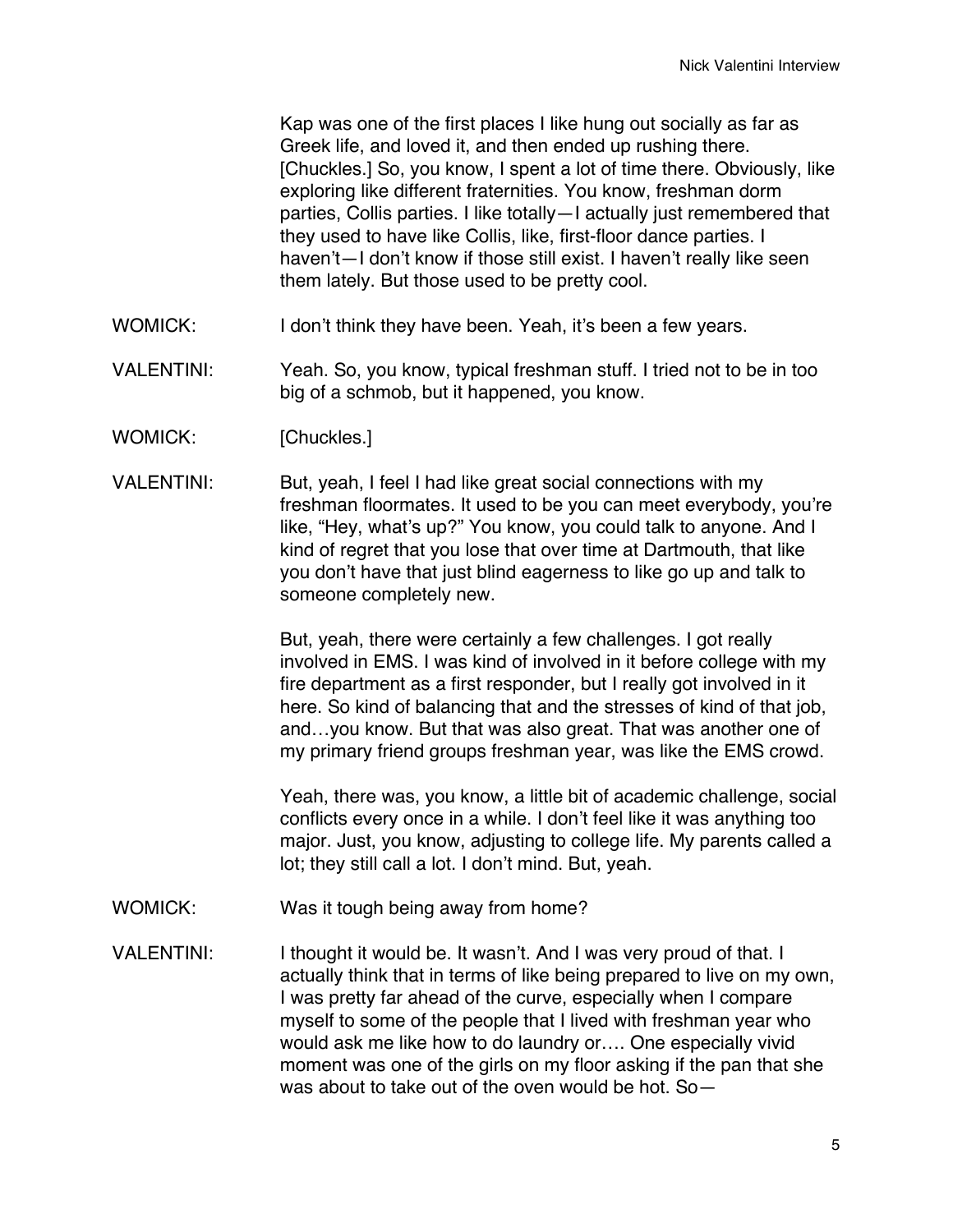## WOMICK: [Sharp exhale.]

VALENTINI: — htind of the common sense life skills: How to manage your finances. How to do laundry. How to, you know, email someone professionally. Or, you know, how to not sleep 23 hours a day and then, you know, totally ignore all your work. I feel like I've managed that very well.

> I wasn't really homesick. Like, I think maybe if I'd been in California or someplace like completely like different, I might have felt a little more separated from home. But same general region, same seasons, you know, same general like atmosphere, New England atmosphere, which I'm extremely proud of. Obviously the best region in the US.

- WOMICK: [Chuckles.]
- VALENTINI: Yeah, I felt pretty prepared to come here.
- WOMICK: 'Kay. So you would say that freshman year went well, overall?
- VALENTINI: Yeah, freshman year went well overall. No major instances. There was one situation where I had to get Safety & Security involved, before I really knew them; and it was just a drunk conflict for people upstairs, you know, doin' some damage to the hall. But nothin' too bad.
- WOMICK: Yeah.
- VALENTINI: Yeah.
- WOMICK: And so what did you do that following summer?
- VALENTINI: That's an excellent question. What did I do? Oh, I went back to the aquarium. So, in high school I was total volunteer nerd. So everyone who comes here is like, "Yeah, I volunteered." No. Like, I volunteered. Like, emphasis. To like, to an unhealthy extent. So my senior year I was actually awarded like one of the top ten volunteers, youth volunteers, in Mass. So I did a lot of it and I loved it. One of the key things I did was I was a volunteer at the New England Aquarium in Boston, 'cause back then I thought I was gonna be a marine bio nerd. Still kind of am. Fish, water, oceans, all that good stuff.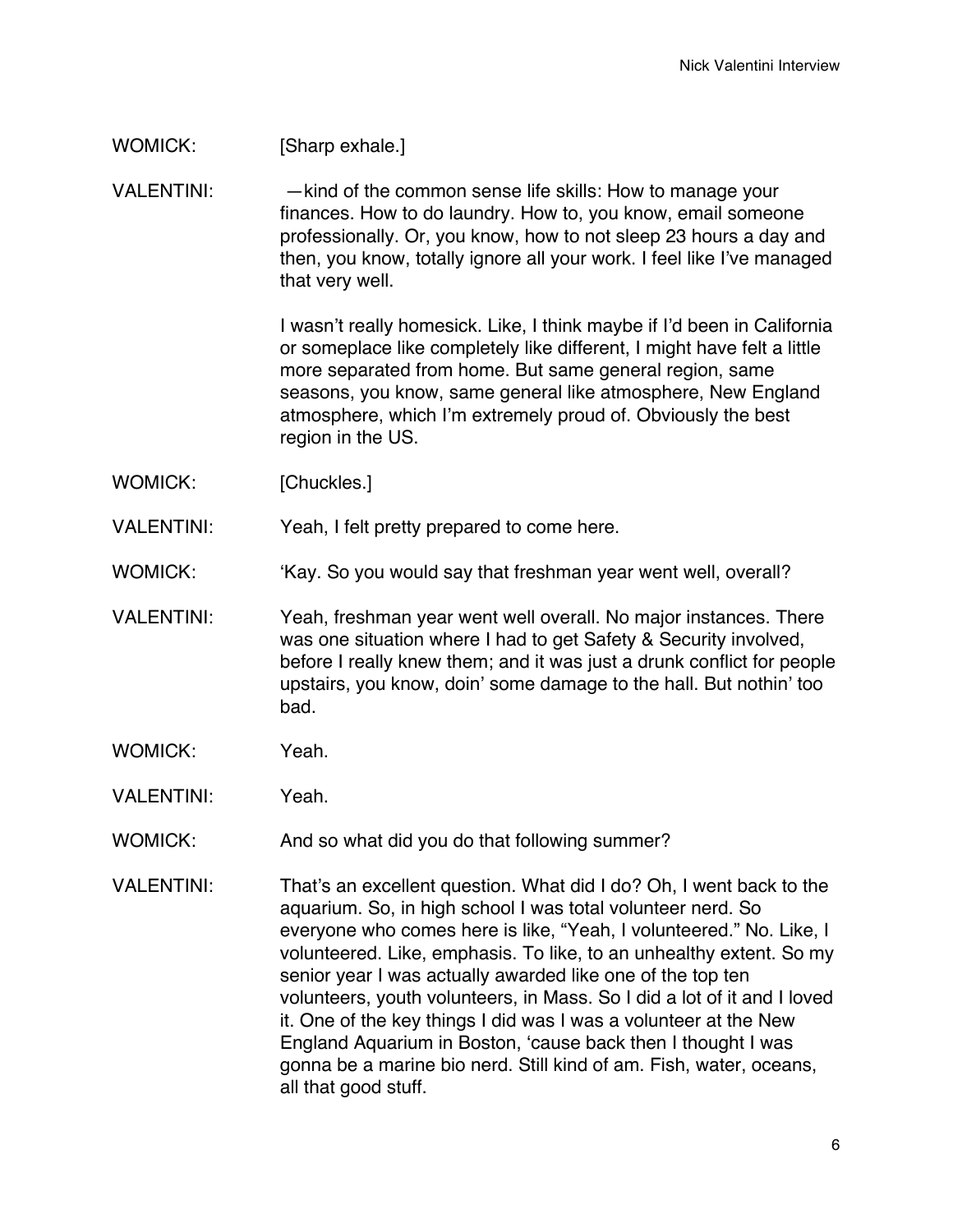So I went back to the aquarium and I interned—paid position—with them for the summer. I was in the wet lab, which is Northern New England tropical area—not tropical area, the fish. And a couple other, you know, subspecies that are also common to the area. Managing exhibits and, you know, going home on the train every day smelling like fish.

- WOMICK: [Chuckles.]
- VALENTINI: It was great, 'cause you got like the whole compartment to yourself.
- WOMICK: [Laughs.]
- VALENTINI: But, it was awesome. That's what I did.
- WOMICK: That's terrific.
- VALENTINI: Yeah.
- WOMICK: Did you come back that following fall?
- VALENTINI: Yes, yeah. So I was on for fall and then winter, but I was off in the spring for an FSP. But, yeah, so the fall was rush, fraternity rush. And I had my heart pretty much set on Tri-Kap. Got a bid. Went through the rush process. It sucked. It, you know—honestly, like, I know the whole like Greek system controversy on campus right now is a big thing, and I agree that there are some concerns. But I also think that we're like light years ahead of where we were two years ago. And definitely light years ahead of where we were like ten years ago; from talking to alums about some of the stuff that we did on campus at that point.

So, yeah, it was rough. I wouldn't say I suffered, 'cause I had fun with a lot of it. I met my—you know, my pledge class was, I think, one of the strongest classes in Tri-Kap in recent memory and I'm excellent friends with every '13 Tri-Kap brother. I love that. I love that social connection, and I love, you know, kind of having this place at Dartmouth where I can come back to, you know, 10, 20, 50 years later and still kind of call it like mine.

But, yeah, there were certainly tough points. There's, you know, there's drinking, there's hazing, there's—you know all that stuff. And, yeah, it was just, I guess, something that I dealt with and kind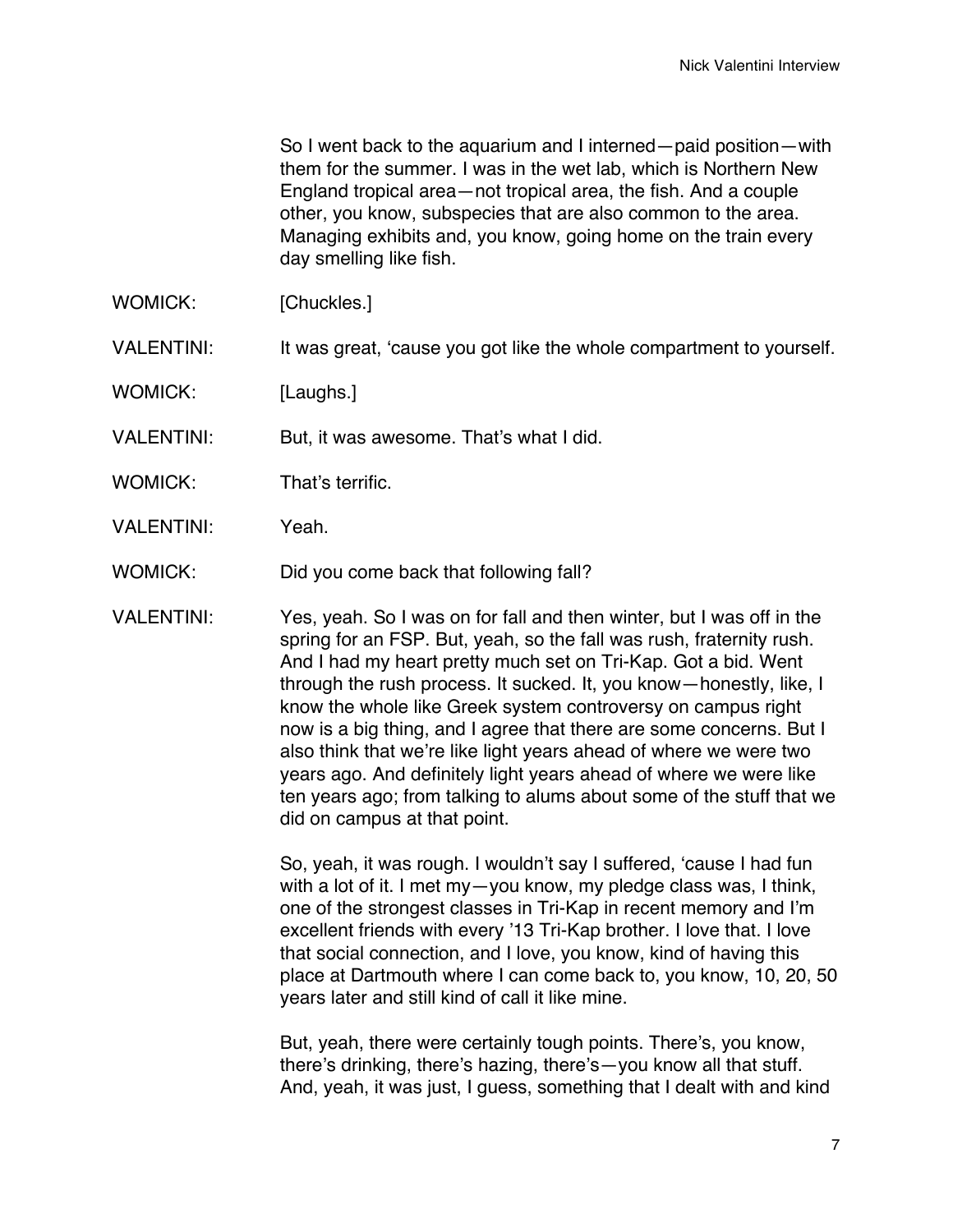of moved on to better things. I was still involved in other things, you know, during fall term. I was taking classes. Didn't suffer as much as I thought, in like academic work. I actually did pretty well that term, which is weird, 'cause [chuckles]… yeah…. I don't know why. But, yeah, did pretty well that term.

And—yeah, that was—I mean rush was really—it's a time commitment, it's a big time investment. So that was really what I was doing—pledge term, rather—for all of the fall.

- WOMICK: Mm-hmm. What was that like? I don't know; is there anything that you can talk about?
- VALENTINI: Yeah. Well, yeah. I mean obviously like…. It's—I wouldn't—Let me think about this. Like, the stuff that Andrew Lohse published is just false. Like, people who think that hazing here consists of like throwing pledges into a kiddie pool filled with vomit are just not correct 'cause it—that does not actually happen.

I would say like the tough part of pledge term is really the time commitment. It is—it's a drain on you. It's not necessarily like what you're doing, it's just the frequency of having to be at the house or be involved in events, be that social events or drinking events or brotherhood events or philanthropy events. There's always something that you can be doing. And while on one hand it's very draining, it's also very rewarding because, you know, I found myself being exposed to new people on this campus that I never would have met before. You know, from sororities or from other houses that would come over and socialize. Or to new events, like, you know, we did a lot of philanthropy with the blood drive that term. And I had never really considered donating blood or like being involved with that and I became a blood donor after that.

So, I'm not like—it's not all bad. There are parts that need to be reformed, and I think a lot of fraternities, Tri-Kap especially, have taken some actual steps to moderate that, especially evidenced by this past pledge term. We still have some work to do. But even two years ago—like, it's not violent, physical hazing that I think a lot of people like think happens on like a nightly basis. We're people. Like, the frat bro is not like some animal; like, we're people, too. We have other interests, other social lives, other connections outside of our fraternity. And the people that are pledging are eventually gonna be our brothers and are gonna be like some of our strongest friends on campus. So it's not like we're trying to harm them or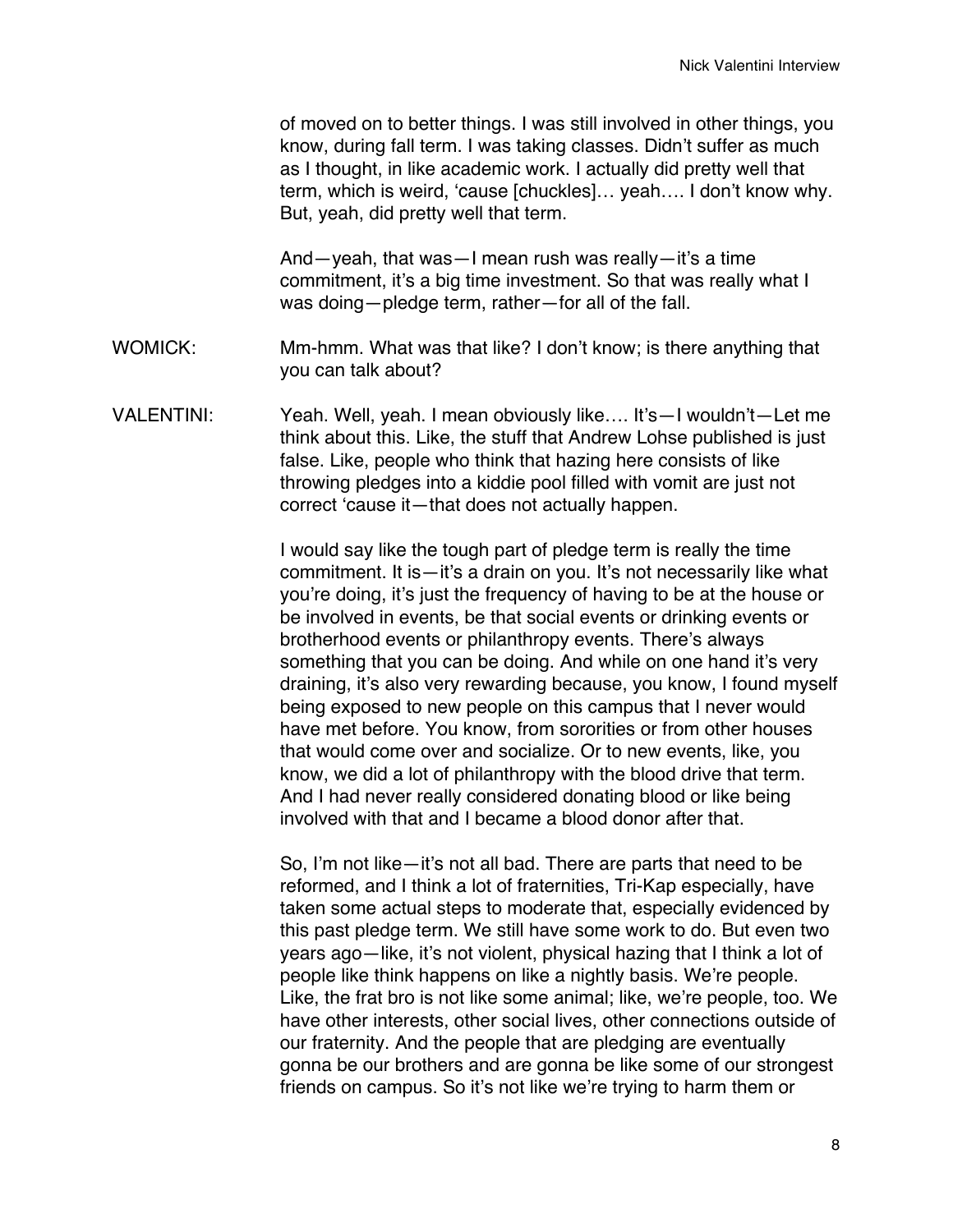alienate them or scar them. Like, that would be counterproductive to what we're eventually trying to like incorporate them into.

So… I don't know. I could go on for hours about all of the Dartmouth problems and my perceptions on them. But I don't think that we have that much time. [Laughter]

WOMICK: We can move on. What did you do—I guess, you were on for sophomore summer?

- VALENTINI: Yes.
- WOMICK: Yes? How was that?

VALENTINI: Yeah. So I was on. Sophomore fall I was on, sophomore winter I was on. Sophomore spring I was Government FSP in DC, which was awesome. And then I came back for the summer. So sophomore summer was—still is—one of my favorite terms at Dartmouth. Barring one incident, it was my best term at Dartmouth. It was great. Less people around. You know, the class really comes together again. It felt almost like orientation 'cause, you know, it's like this fresh start, where you have, I don't want to say an excuse, but like an excuse to just go out and meet new people and hang out, is the term I like to use. I mean, we did.

> I inherited a sophomore summer guide from the older people in Tri-Kap that was like a bunch of different things you could do. Anywhere from, you know, "swimming at the Ledges," to like, "renting a bus and going into Boston for a weekend." And, "here's a list of cool things you could consider." So like I really tried to like incorporate a lot of those into the summer. And it was great. Yeah, I studied occasionally. But I really like just kind of—being here at Dartmouth, with less of an academic burden—I was only taking two classes—and really kind of…relishing those opportunities to just spend time in a relaxed environment with friends.

> Especially like, the Tri-Kap '13s like, one group of—you know, this was our time to really have the house to ourselves and to, you know, kind of shape the brotherhood how we want to. Like, the EMS '13s, like, you know, this was our time to shape the organization how we wanted to. I was director of EMS that summer, and we did a lot of kind of like planning as to the future of the organization. We're still working on some of that stuff.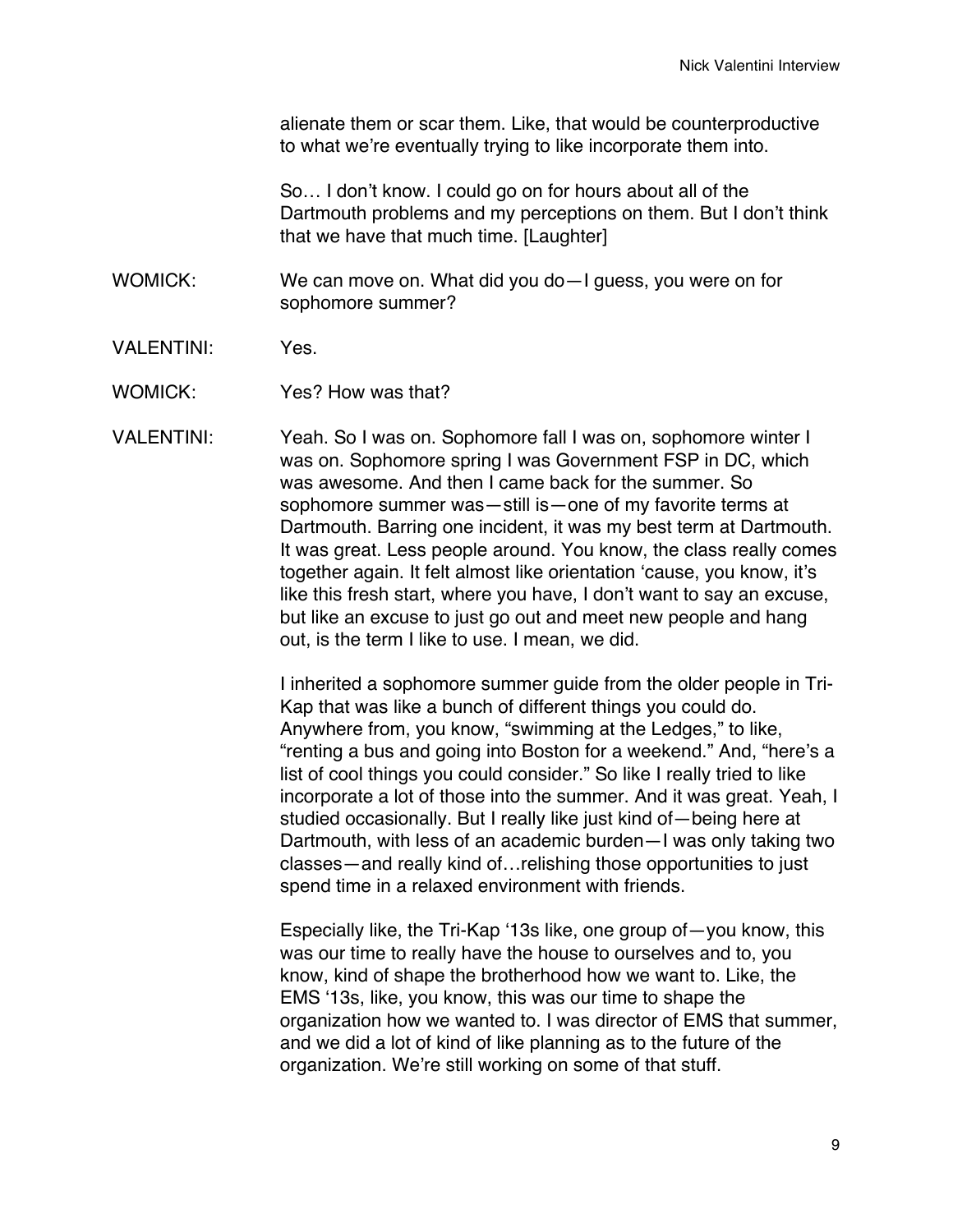The one incident I mentioned was unfortunately with a friend who was sexually assaulted. And…very unfortunate for her just kind of the way that it ended up playing out. She developed a lot of psych issues and ultimately had to withdraw from Dartmouth. But, being an EMS responder and being someone who I consider to be very connected to a lot of resources at Dartmouth, I spent a lot of time trying to help her through it. It was my first real experience with kind of like that responder-patient bond that turns unhealthy. 'Cause I spent hours and hours per day on it. It was dragging me down mentally, physically, and emotionally. And at a certain point I just kinda had to step back and say, you know, "I've done all I can do for you, and I still want to help you. But it's just killing me, and I can't." So that was kind of the negative point of the summer.

But in the grand scale of things it was—it was a cool term. I would stay for one more sophomore summer, if given the opportunity.

- WOMICK: And so did you take another term after that?
- VALENTINI: Wow, I feel so old. Fall term, junior fall, I was off. So I did a road trip down to Florida with my parents. So all along the way, stopping at pretty much every state we could, every, you know, city that we found interesting. And then back along a slightly different route. But we hit every city on the eastern coast south of Massachusetts. Not every city, every state. Most of the major cities. You know, we'd stay for two or three nights, take in the sights, and get back on the road. And it was great. Like, I love road trips. I love traveling around. I love seeing new places. And my mom and my stepdad especially hadn't really ever had the opportunity to do that. So it was a cool trip. My grandmother came along as well; my dog came along as well.
- WOMICK: [Chuckles.]
- VALENTINI: Really, just picture this really big SUV filled with luggage and people and dog, my dog.
- WOMICK: [Chuckles.]
- VALENTINI: Who had by far the most space. I offered to drive basically the entire road trip, kind of selfishly because the driver's seat was the second most spacious seat in the car besides the dog's seat. So I drove, and, yeah.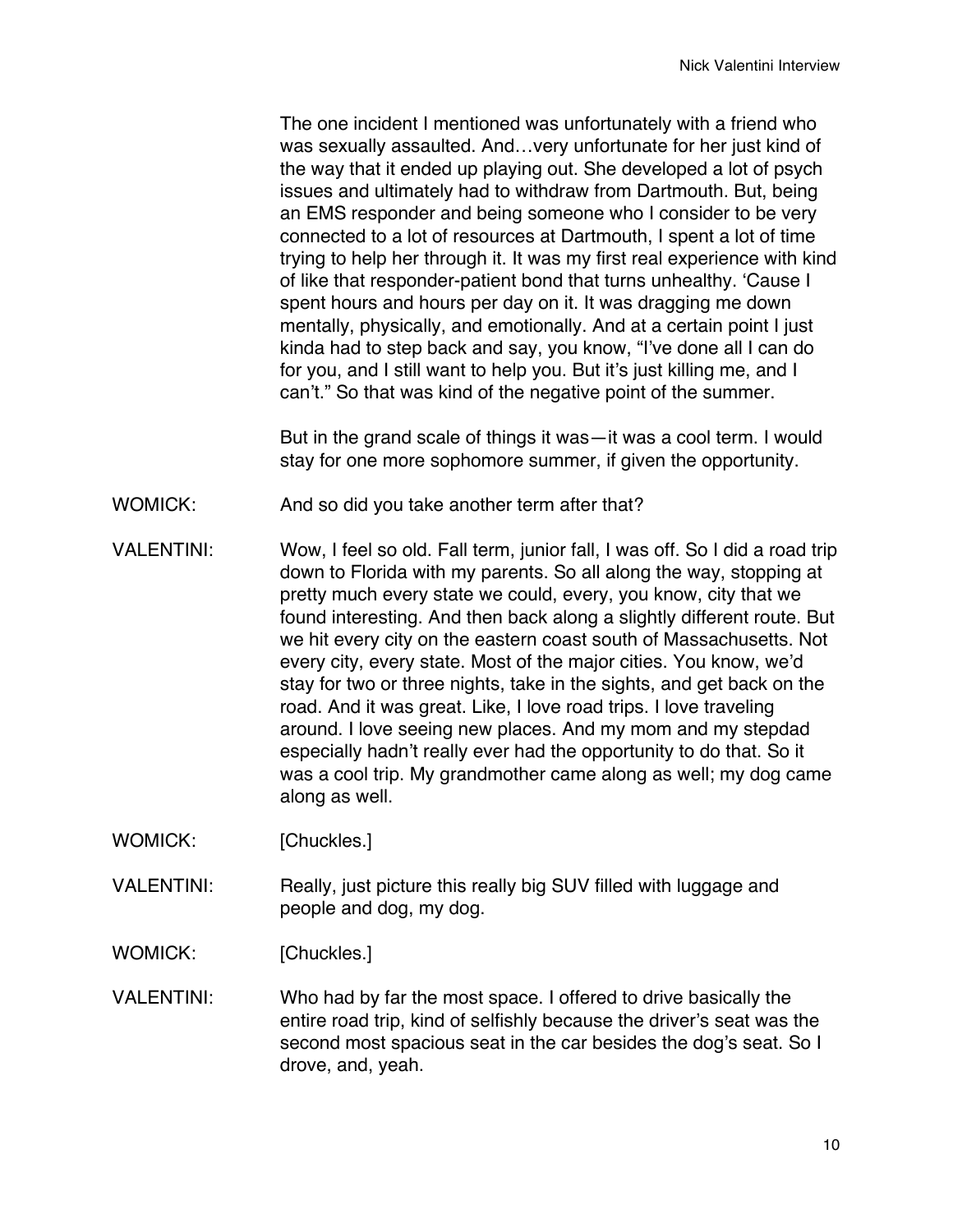## WOMICK: [Chuckles.] That sounds wonderful.

VALENTINI: It was awesome, yeah. That was about a month and a half of fall term. So that was like all of October and like halfway through rather, all of September and halfway through October.

> And then I came back to Georgetown, and I got more involved with the fire department. So I was working with the fire department; I got trained as a firefighter. And I still work there to this day. It's something I really love doing, firefighter, EMT. It's given me some great life experience. Some great like practical, hands-on skills. Ultimately I shifted the course of what I want to do in my life, but I guess we can talk about that later.

- WOMICK: So, did you come back winter term?
- VALENTINI: Yep. Winter term I came back. Gosh, junior winter. What'd I do? I guess junior winter and junior spring don't really stick out with me that much. I'm feeling like junior year for me, it was kind of anonymous in my grand scheme of like my Dartmouth experience. 'Cause a lot of people were off, and I didn't feel like I did anything like really impactful except for like towards the tail end of junior spring.

But, yeah, I mean I stepped into a bigger leadership role in EMS. I continued like, you know, my relationships in Tri-Kap. You know, hangin' out with the guys; developing the house as best we could. And really like the one major thing I think I did was like switch my major. It's pretty late in the game, I think, to switch a major.

- WOMICK: Yeah, junior winter.
- VALENTINI: Junior spring.
- WOMICK: Junior spring.
- VALENTINI: Even worse.
- WOMICK: That's pretty late.
- VALENTINI: Yeah. So, I was a biology and government double major. And I liked biology, but I, at the time, didn't really like the heavy science focus; I wanted something a little broader. Because I'd switched really from marine biology, as I mentioned earlier, to more of like an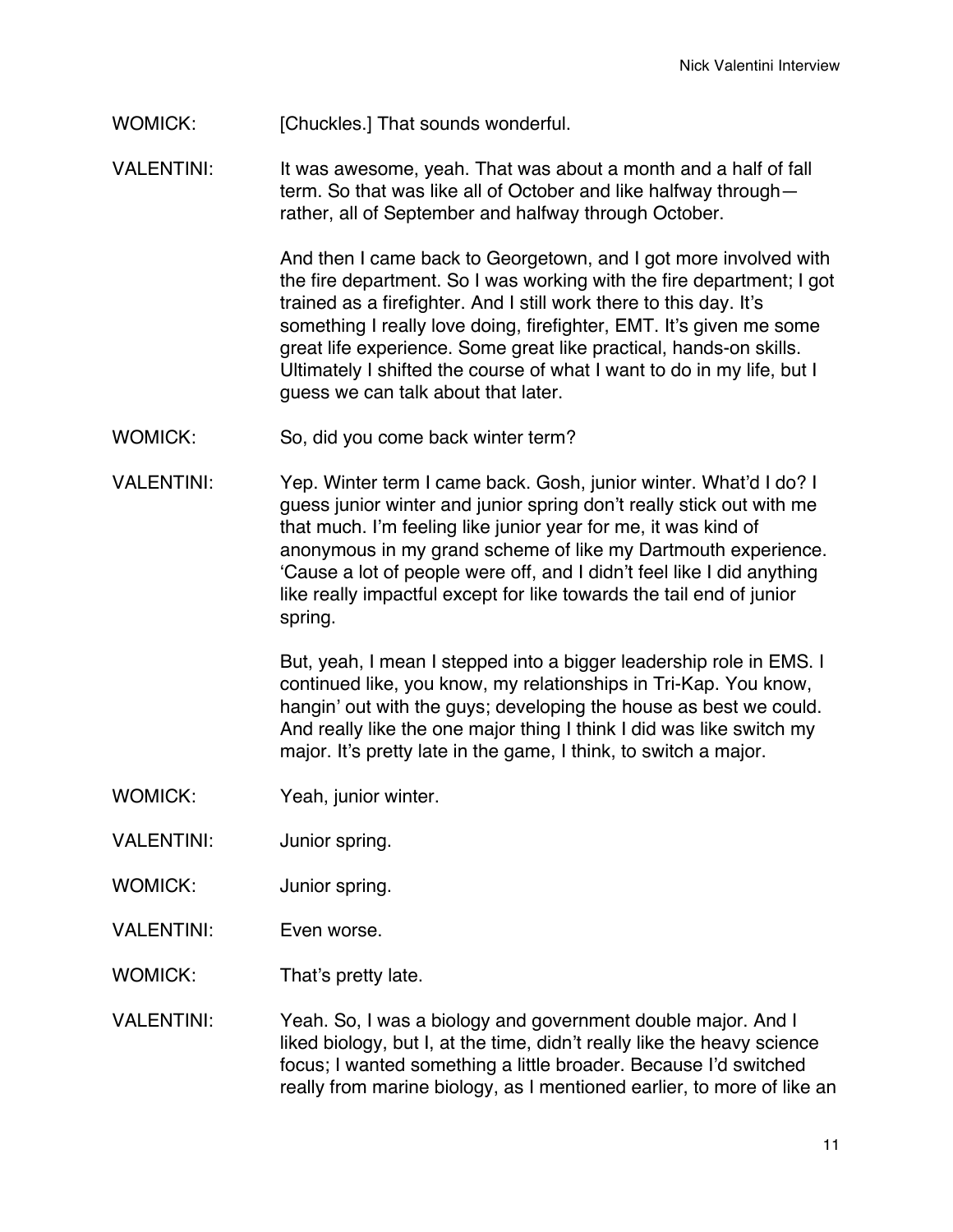environmental policy, broader look at things. So I was environmental studies and government…—uh, biology and government—and I switched to ENVS and government. Which wasn't as hard as I thought it would be. Most of the bio courses I'd already taken counted.

And then I attempted to add in a minor in rhetoric. I'd taken a lot of speech courses here. Speech 20 with Professor Compton, was by far like the best could I've taken at Dartmouth. And it really got me interested in that. Unfortunately, I couldn't fit in the five courses that were required for the independent study minor. I just have four. But I still think it's a big part of like my academic experience. And I've definitely gotten better at communicating my ideas, and speaking and interacting with others. And I really like that I've been able to do that.

So, yeah. Change of major. Not—nothing—I don't consider it earthshattering. I didn't go from, like, hard-core sciences to like art. But kind of a small shift.

- WOMICK: Mm-hmm. Did you notice that changing the people you were spending a lot of time with any, or…?
- VALENTINI: Not really. I never…oh, this could be bad to say. My apologies to any administrators who listen to this. I've never really heavily prioritized academics at Dartmouth. I've always found Dartmouth to be a place where I will look to invest my time in something else first. EMS has been a big one. Anyone who knows kind of what I've done for the organization will say that I've given up a lot of time for it and sacrificed a lot for it. But I'm extremely proud of like the developments that I've made with the group. But, yeah, it's come at the expense of academics. And I will routinely kind of put academics kind of like second or third on the priority list.

I'm not entirely sure why. It's not that I don't like learning. It's not that I don't like classes. I took a lot of engaging classes here, and I've also taken some horrible classes here. But, yeah, I've just always kind of had other priorities.

But, yeah, so to your question: I've never really had a friend group or peer group based on my majors. Certainly people that I knew and that I took classes with repeatedly and that I felt comfortable talking to and interacting with. But I never really considered them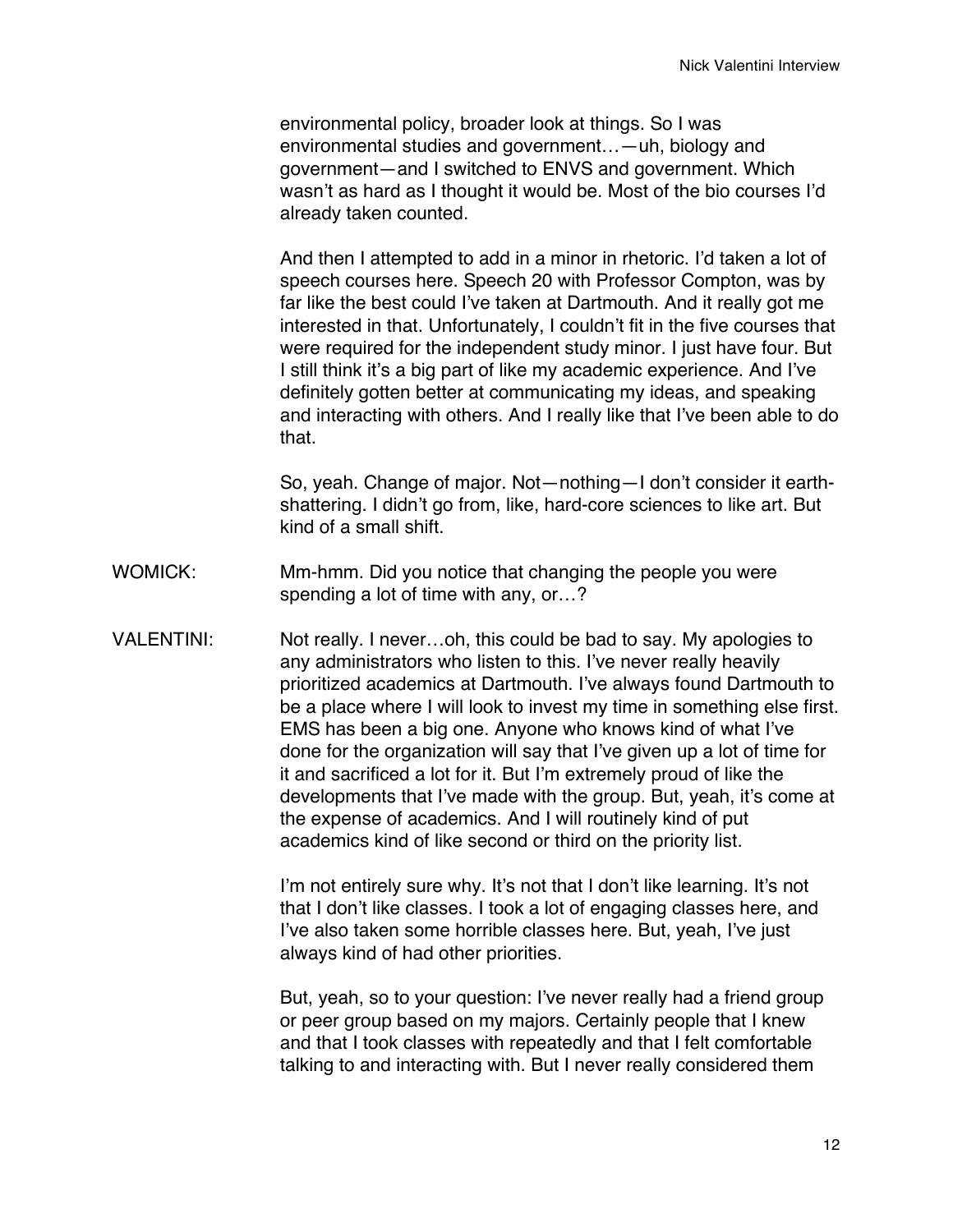like friends, just more of like general acquaintances. So, yeah, I don't think it really changed that much.

- WOMICK: Alright. So moving from junior to senior year: You were off that summer, right?
- VALENTINI: Yes. One of my favorite summers I've ever had. I wanted to do something borderline stupid, life-altering, and amazing. So, I really wanted to travel. I'd been "out of the country," quote-unquote, before, but like to Canada and Bermuda, so not really. So I wanted to go abroad. I didn't necessarily want to go with a Dartmouth program. I just wanted to kind of go out on my own and see like how I would do.

So I was looking at options and this idea was kind of in the back of my mind that I always wanted to go do something with Great White Sharks. So I completely, randomly found a program that the biology department sent out to a listserv that was like, "We don't really know what this program is. But they sent it to us: here's some information. We don't know of anyone who's gone on it before, but feel free to take a look if you want."

And it was an internship for a month and a half in South Africa working with a Great White Shark cage diving company. So you do like half like eco-tourism and like interaction with the public and like you cage dive. You kind of support… The business kind of side then supports the research side of it. So you're also doing a lot of Great White Shark research. I was like, Wow. That's awesome. 'Plied to it, got accepted, and spent half of July and all of August in South Africa; with two brief stopovers in London which were also really cool.

But South Africa was great. I was living in a flat with different people from all over the world. We had UK, couple Americans, Australia, South Africa… What am I missing? Canada. Sorry, I forget Canada. [Laughter.] But yeah, bunch of different people like kind of my age, you know plus/minus one or two years. And we were all interning for the same program. And it was great.

My mom was freaking out because I kind of decided that that month and a half would be where I just checked off a couple of life goals in the crazy slash borderline stupid department.

WOMICK: Uh-huh.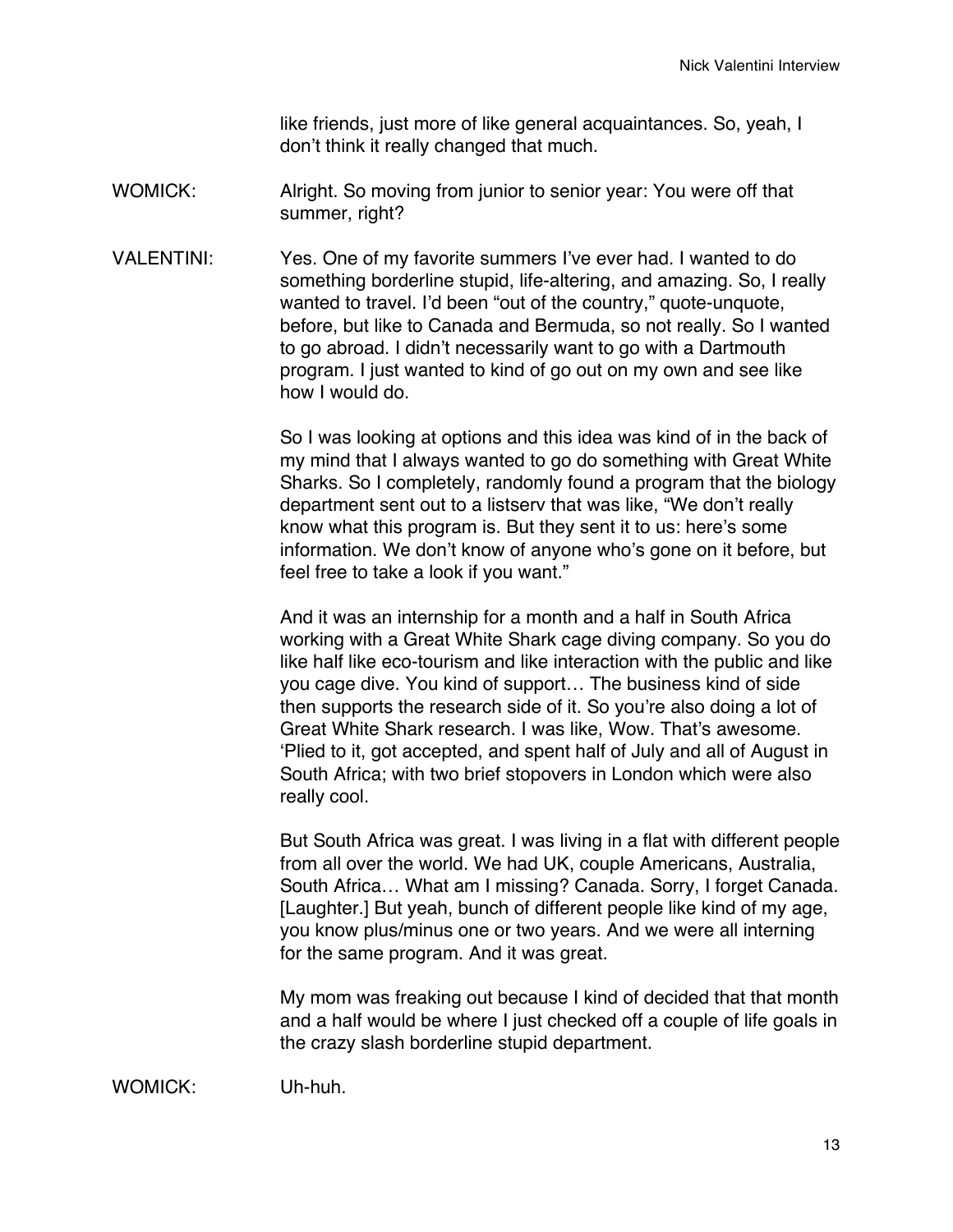- VALENTINI: So that included (1) cage diving with the sharks; (2) free diving with sharks, so no cage. That was awesome. I told my mom about that one after I was back in the boat. And then bungee jumping and skydiving. Just kind of had to get it all, all out of my system.
- WOMICK: [Laughs.]
- VALENTINI: It was great. And people always ask me which one was the coolest. Biggest adrenaline rush was bungee jumping, not skydiving, ironically. I don't know why. But bungee jumping was just like a huge rush. And it was off like the tallest or second tallest commercial bungee jump in the world, Bloukrans Bridge in South Africa. It was just amazing.

But then like I think the coolest experience of that was like the free diving, 'cause it's just you and like…big shark. Yeah, wasn't dangerous…might have been dangerous. Lot of—there's a lot of liability forms—

- WOMICK: Yeah, I can imagine.
- VALENTINI: —involved with that. But, yeah, that was great. When I came back, my mom said that I appeared well rested, energized, and more mature and aware of the world. I still haven't fully processed what she meant by that. But it definitely changed me in some small way. I definitely came back more relaxed.
- WOMICK: Mm-hmm.
- VALENTINI: Which some people just look at me like, What are you, crazy? You were diving with *sharks*. How does that *relax* you? I don't know, it's like the same way that being in the back of an ambulance relaxes me. They just—maybe I'm weird.

But, yeah. So that was one of my greatest Dartmouth experiences not connected directly to Dartmouth. Ironically, I found out that a '14 did the same internship like during the fall, so my senior fall; so she was there I think like a week after I left. And it was like the first time that a Dartmouth student had done that. So, yeah, I talked to her and we both had great experiences.

WOMICK: Yeah. Maybe settin' a precedent.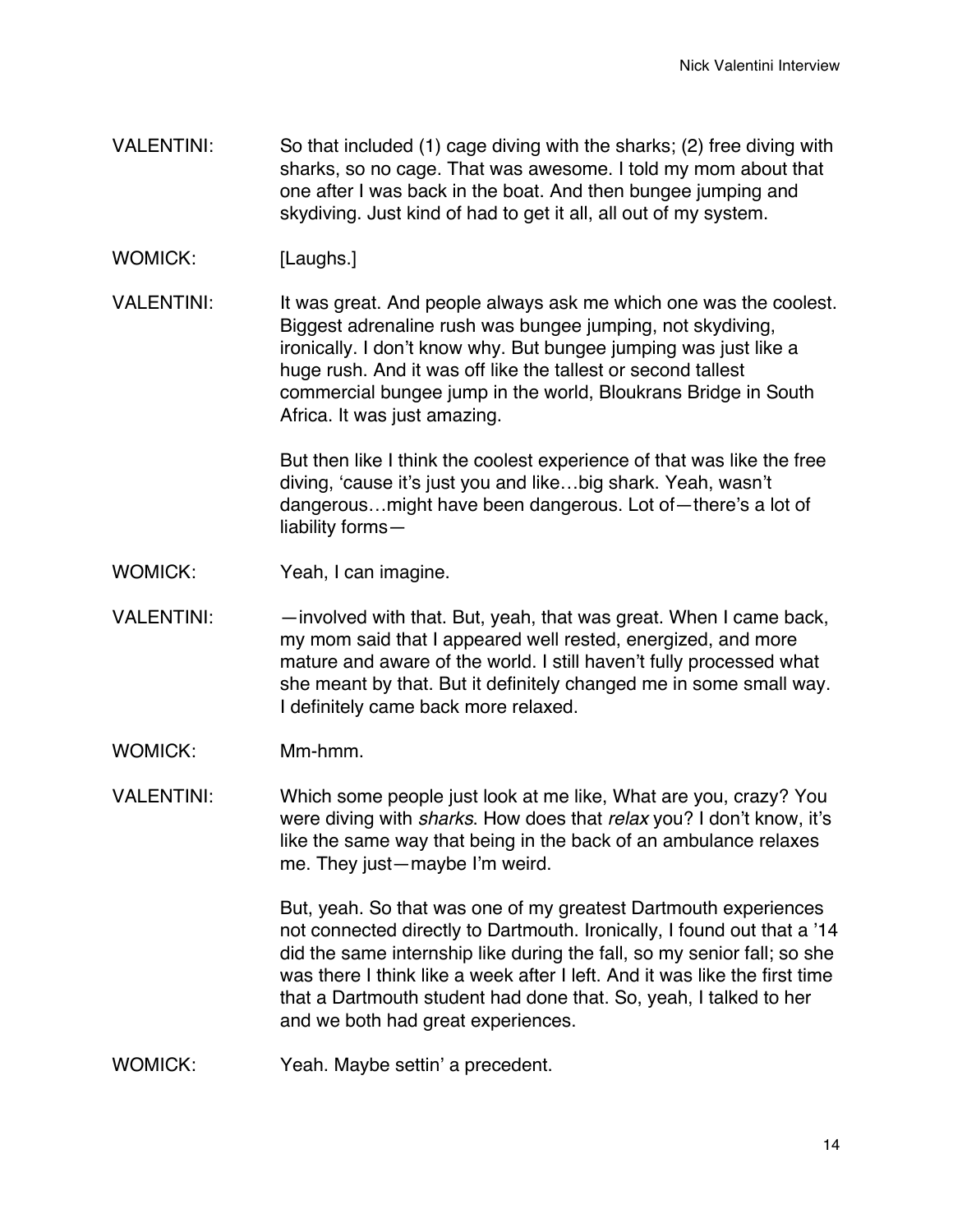VALENTINI: Settin' a prec-—yeah. If more people wanna do that, then: White Shark Africa, Mossel Bay. We'll put it on the record.

WOMICK: [Chuckles.]

- VALENTINI: Look 'em up. Go intern.
- WOMICK: Right. So then senior year.
- VALENTINI: Senior year. Senior year's been great. It's not like…let me be really cliché like, you know, "YOLO, senior year, hashtag #seniorspring," all that stuff. It's not like that. I've definitely tried to like do a couple of things that I've never done before. Friday I scheduled some time to go to the greenhouse. Never been to the greenhouses; I don't know why. [Like,] I wanna go walk around. I think that's cool. But senior year's been great.

So, finishing up my major; finished gov last term, finishing up ENVS this term. My biggest involvement by far is directing EMS. And I think it's been a great culmination of like four years in the program. We've definitely expanded kind of our reach on campus. We've dealt with some of like PR issues that we've been experiencing…because we tend to get wrapped into the whole like alcohol debate, 'cause obviously we're very heavily involved with responding to alcohol incidents.

But people were very afraid of us and very hesitant to use us as a resource because they thought, "Oh, you know, you guys are like the cops." And it's the exact opposite. We're not at all like the cops. We're really just there to look out for like student health and safety. And I think we changed that perception a lot. Grown the organization. Become a little more professional. Like a lot of different kind of very operation-oriented things that're all [chuckles] basically getting done within the next week or two. So I'm really happy about that.

Outside of that, you know, Tri-Kap. We're going through leadership change, so obviously—our leadership structure is spring, summer, winter—fall, winter—and then you change. So, like the '14s are leading the house now. So there's a lot of transition related to that. Kind of, you know, making sure they know the traditions and kind of how they want to guide the house you know in the next year. Hopefully we're getting renovations, knock on wood [knocks on wood]; 'cause if you've been in our house recently, it's…yeah.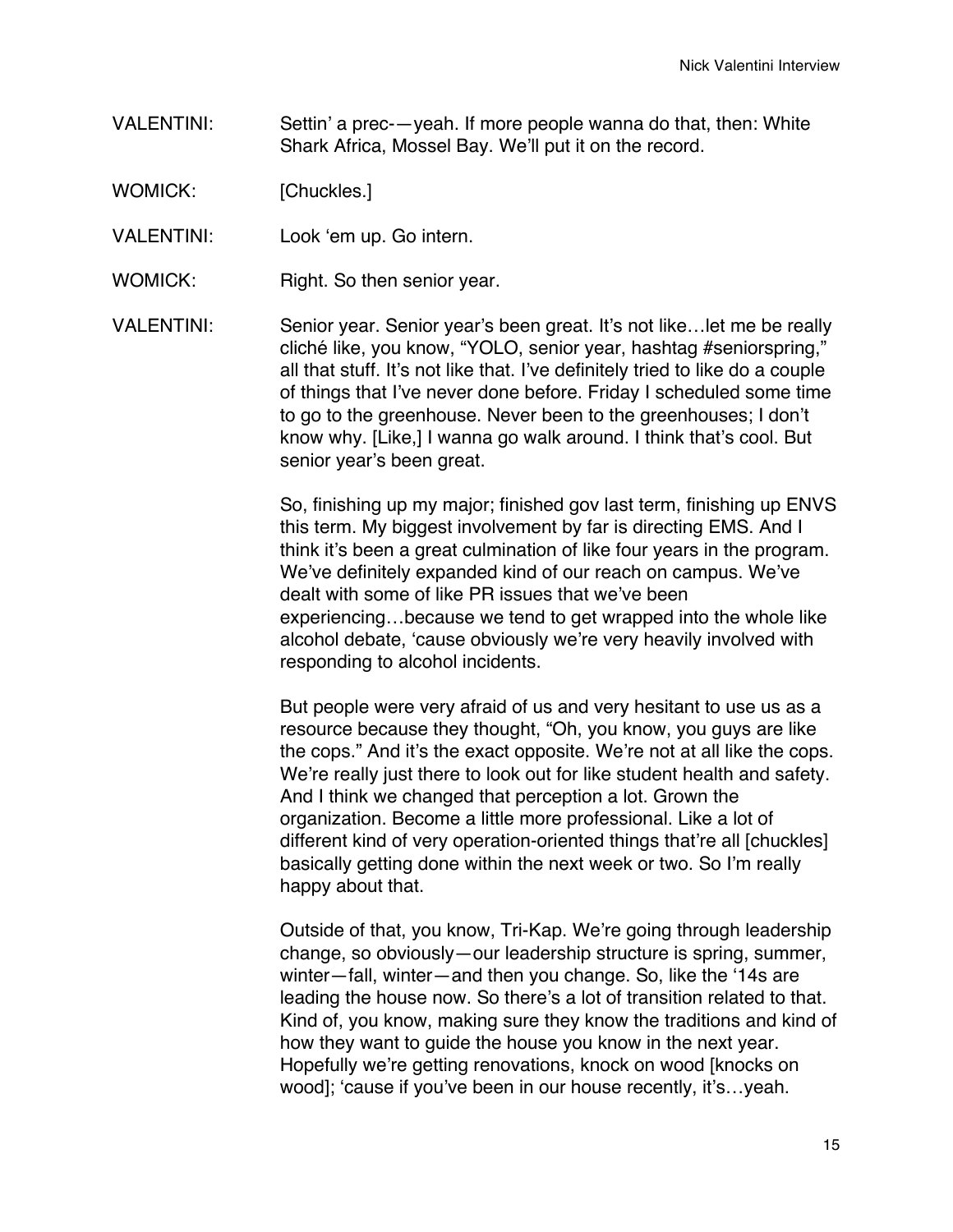- WOMICK: Could use some help.
- VALENTINI: Yeah. If you're a Tri-Kap alum and you're reading this within the next couple months, please consider donating to the Kappa Capital Campaign.
- WOMICK: [Laughs]
- VALENTINI: 'Cause, yeah, we need a new house, 'cause it's not safe. So please. [Laughter.] Yeah, I had to. [Chuckles.]

Yeah, I think I initially wasn't ready to leave Dartmouth. I applied to Presidential Fellowship to work in the president's office and the dean's office. And I wanted to stay here for another year. I wanted like that transition year because I've been looking at jobs for environmental policy, and I got a few offers, but I wasn't really excited about it. So I guess I kind of wanted to go into like a holding pattern because, understandably, like the next step just really scared me. 'Cause for a while I was thinking like, Alright, this is it. Now I gotta buckle down, find the same job that I'm gonna do for the rest of my life. Get married, 2.5 kids, white picket fence, dog, minivan, all that stereotype kind of idealized American Dream type stuff. Yeaah. It doesn't help that my grandmother asks me if I'm gonna get married every time I go home.

WOMICK: Yeaah.

VALENTINI: So, I was thinking that for a while and I realized that I have a lot of time still. So I started kind of reflecting on what I actually wanted to do after I graduate. And that led to another career change. I had— I've never been premed. Not really a hard science guy, or wasn't. It's not that I didn't like do well in it, it's just that it never really appealed to me. I've really kind of liked the broader mix of humanities and science. So, like, ENVS and gov. But, I am now premed. Let me just get that out there. [Chuckles.] I'm premed, woo!

> I switched four weeks into senior winter. I decided that that is something I want to pursue. I want to go to medical school. And I want to do emergency medicine. And that idea popped into my head one day. I was meeting with the EMS medical director at DHMC and he was talking to me—he's a Dartmouth '01—he was talkin' to me, and just something he said just [snaps] flipped like a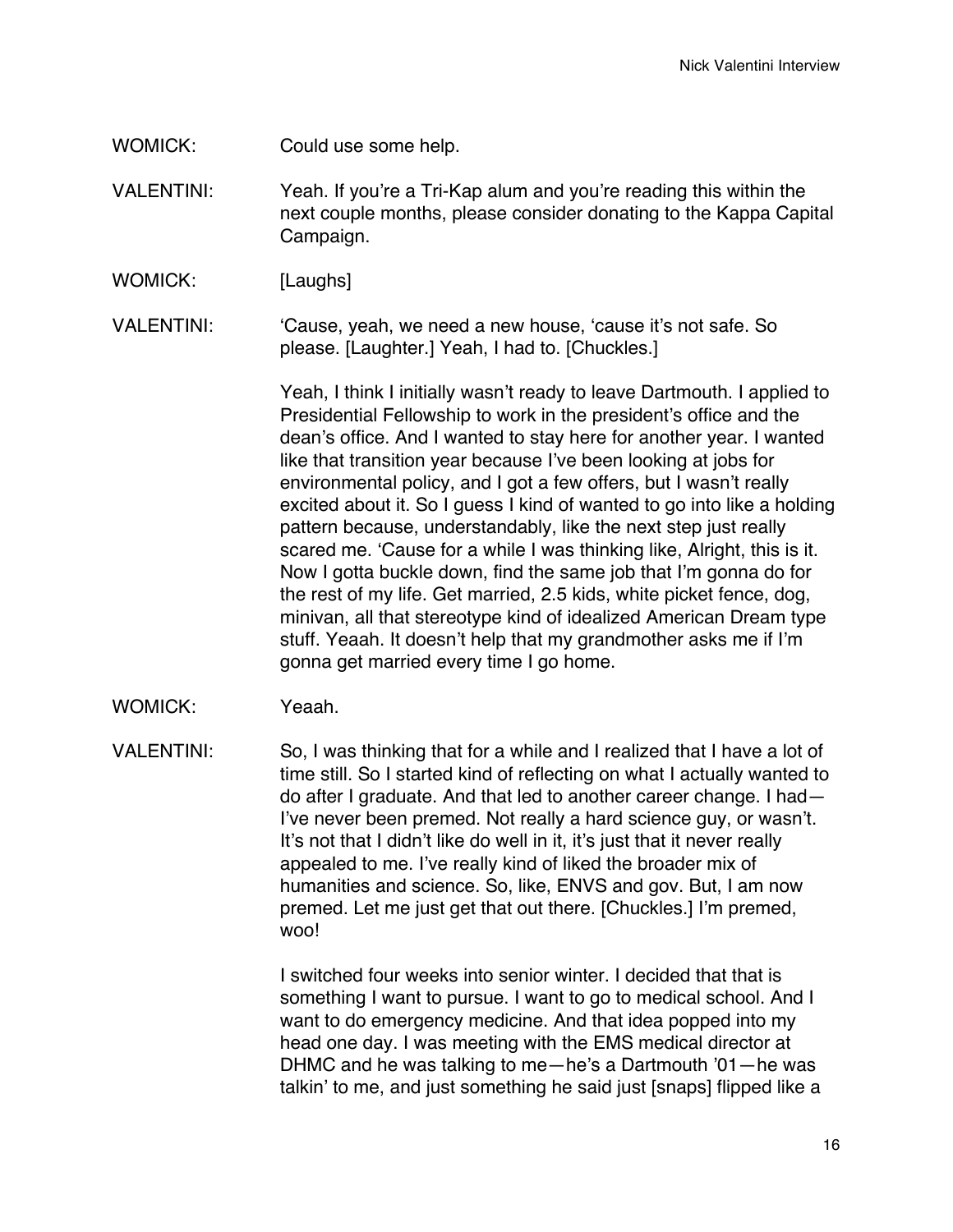switch in my head. And I was like, *this* is what I want to do. And it was the first…. I sat on it for a couple days. I didn't tell anyone. I had a mini-life crisis. I went and talked to Kristi Clemens in the dean's office for a couple minutes. But I sat on it for a couple days. It was the first idea that I've had in all my life that I've been passionate about and felt excited about. So like I didn't really… I was like, Yeah, I can do an ENVS job. But I'm not *really* happy about doing that. I felt like I needed to do something else. But emergency medicine, yes. That is what I want to do.

So now I'm in the process of working towards that goal. I have a couple science classes. But I need, you know, orgo, physics, biochem, all that fun stuff. So I'm applying to a postbac program at Tufts. Tufts, hopefully. Harvard Extension, maybe. A couple of other options. We'll see where I end up. But, yeah, postbac to finish up the premed requirements and med school.

It's—it's scary. I think all my involvement in EMS has certainly contributed to that, 'cause I've been pretty involved in that general emergency care community over the past four years. But it's still scary. I mean, it's a big investment. Financially it's huge. Like, time it's huge. There are sacrifices that you make—you know, it's basically the next ten years of your life between med school and residency and fellowship and kind of settling down and all that stuff. And, you know, I have other goals in life. I've thought about like kind of how I want to like have a family and really be there to support them, and like really be involved in like raising kids when I eventually have them. And I'm kind of worried about how that will fit in with med school, if they're compatible. 'Cause I've certainly heard horror stories about, you know, being like 35 and \$250,000 in debt. With like, you know, an entry-level job as a resident—or as, not a resident, but an entry-level doctor.

- WOMICK: Yeah.
- VALENTINI: Yeah. So I don't know. We'll see. I still have time to change again. I'm actually totally okay with that concept of kind of being up in the air. So we'll see where it goes. Maybe by the five-year reunion I'll have it down. I'll have a better answer for you.

WOMICK: [Laughs.] So looking ahead past graduation, what do you see your involvement with Dartmouth being?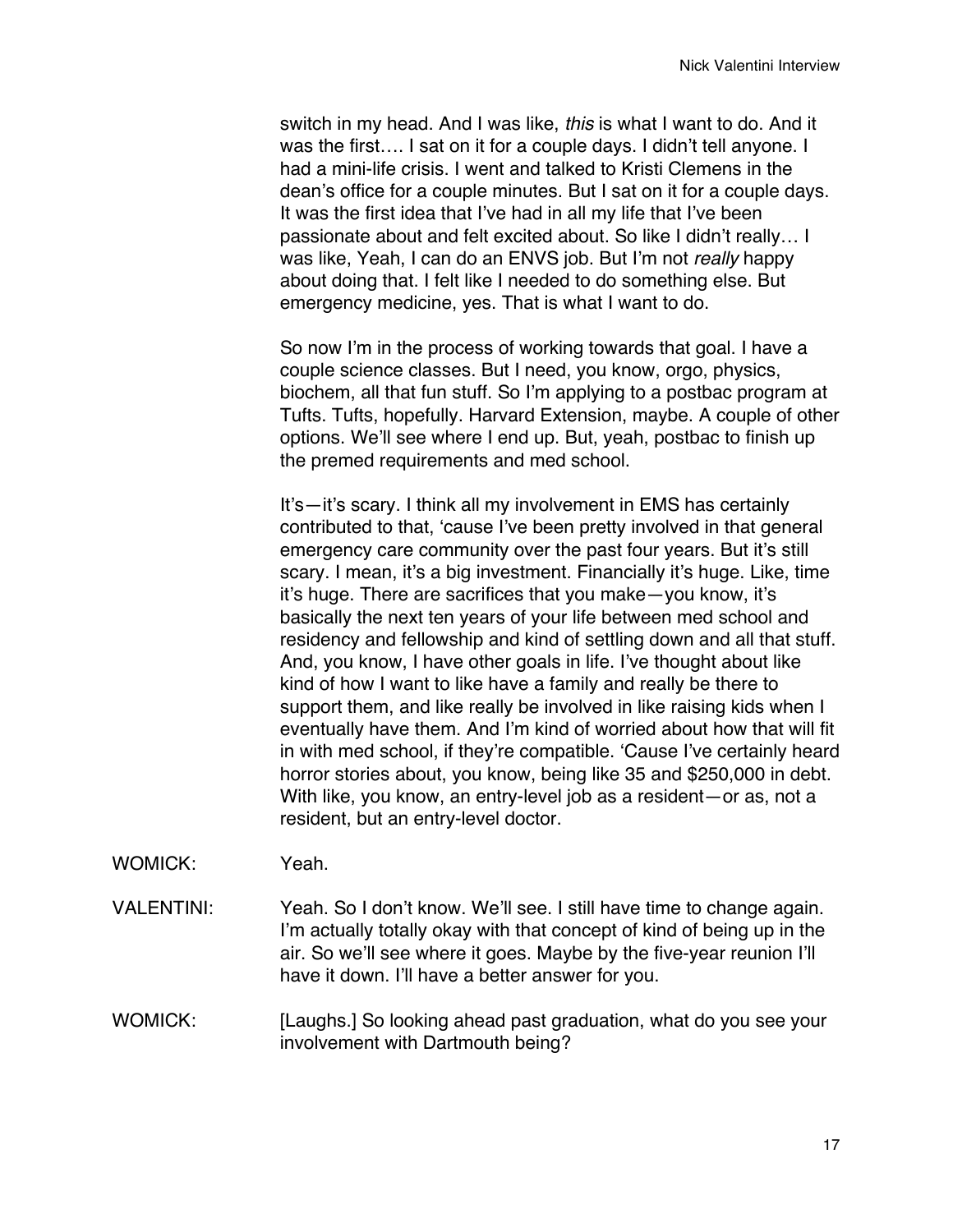VALENTINI: I would like to stay involved. In the short term, meaning like the next one or two years, I'll probably still be very involved with Dartmouth EMS, just in like an advisory capacity. Tends to be a trend with the directors; they stay around and connected for a couple of years just to help out.

> As long as, you know, the Tri-Kap '15s, at minimum, are still here, you know, there's gonna be people that I know there. And I think I'll definitely come back and be involved in the house, especially on big weekends.

> I think I'll always be connected to Dartmouth. I can definitely picture myself like coming back here frequently. I like it here. Like I said earlier, there are certainly problems, but I've always felt at least mostly comfortable and mostly accepted at Dartmouth. And I want to continue that. I think that Dartmouth does a really good job, probably better than other schools, at fostering that kind of lifetime connection.

- WOMICK: How do you think that happens?
- VALENTINI: Hoh, wow! I guess it plays into that whole Hogwarts Disneyland thing that I keep hearing about. We're definitely not that idealized place, but there's some aspect of Dartmouth that to me is like that. People just kind of feel like this place is special. 'Cause I mean, at purely face value, this is just a college. But there's something else here, whether it be the people, who are, I think, are certainly more friendly and open than students at other colleges; or like the setting, kind of how we're isolated in this little community that we make our own. I think there's just some aspect of Dartmouth that fosters that like lifetime connection.
- WOMICK: Mhmm. Yeah.

So during your four years here, you've been involved a lot, and you've seen a lot going on. How do you think the college has changed?

VALENTINI: I think the college has changed for the worse, to be honest. I really think the trends over the past couple years have not been positive. And I really haven't been happy with a lot of the things that I've been seeing. I think that President Kim took us in the wrong direction. I understand what he was tryin' to do, you know, give us some more global reach and further kind of our graduate programs.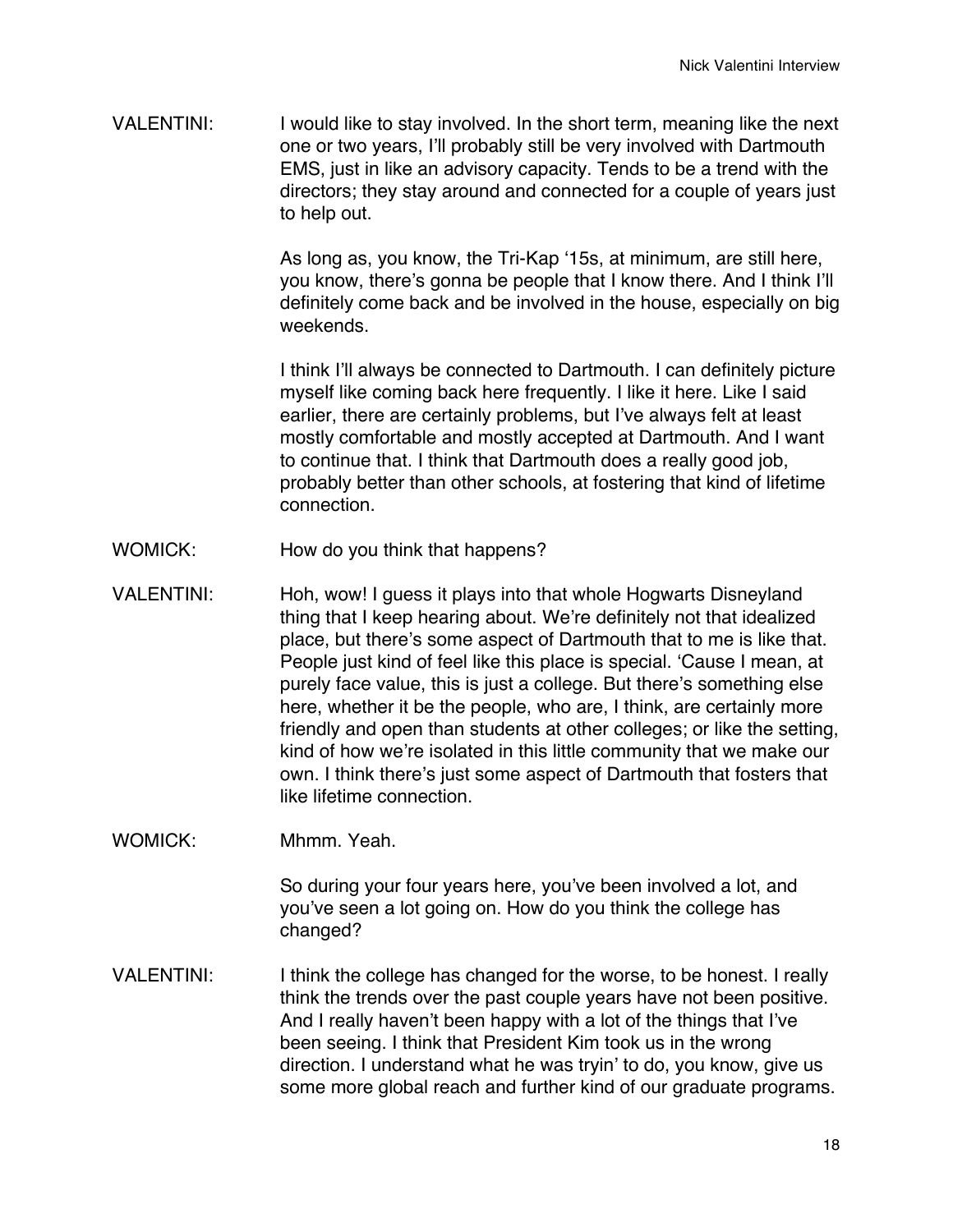But I think he did a lot of ignoring the undergraduates and the real purpose of Dartmouth, which is strongly an undergraduate institution. And I think that catalyzed a lot of the problems that we're dealing with right now.

I think President Folt kind of did the same thing, she—Interim President Folt. Fix that. Interim President Folt. She just kind of put us in a holding pattern until Phil Hanlon comes in. And honestly I'm very hopeful for President Hanlon. I think he's gonna take us in the right direction.

But I also think that it's stupid to just consider the leadership. Because, yes, they are leadership; they're figureheads of the college, and they have a strong ability to kind of shape the direction of this institution. But it also has a lot to do with the students. And I think there's a lot of student-level issues that people are unwilling to admit that they have. I actually just gave a speech about this today. It was my topic for Speech 30. Second best class I've ever taken here. Speech 20 is still a little, little better. Both with Professor Compton. So, if you're reading this, take a class with Professor Compton. He's cool.

Yeah. So, students…I mean…the kind of punch line of my speech today was "Dartmouth does not have a problem. You have a problem, I have a problem. It's our problem." And I think a lot of people don't recognize that. I think a lot of people will say, you know, Dartmouth does not automatically have to be a community. There is *no* Dartmouth community. We're not obligated to support each other. And that's just blatantly false. Because we are here together in the same place for a minimum of four years. We're living together, we're interacting with each other. And like it or not, your actions affect the people around you. So you do have a responsibility to uphold a safe and positive community.

And I think a lot of people don't wanna realize that, that even if they consider it joking, or they consider it normal behavior, they consider it, you know, tradition, it's hurtful. And whether that be hazing or discrimination or sexual assault or even binge drinking, people just kind of need to realize that we have a problem, and people need to work towards solutions. I think a lot of Dartmouth will reflexively stomp their feet and say, "Lest the old traditions fail!" And that's not necessarily the best approach. For some things it is. Like Tubestock, which I've been thinking about a lot lately 'cause the weather is great. Like, that's a tradition that we could very well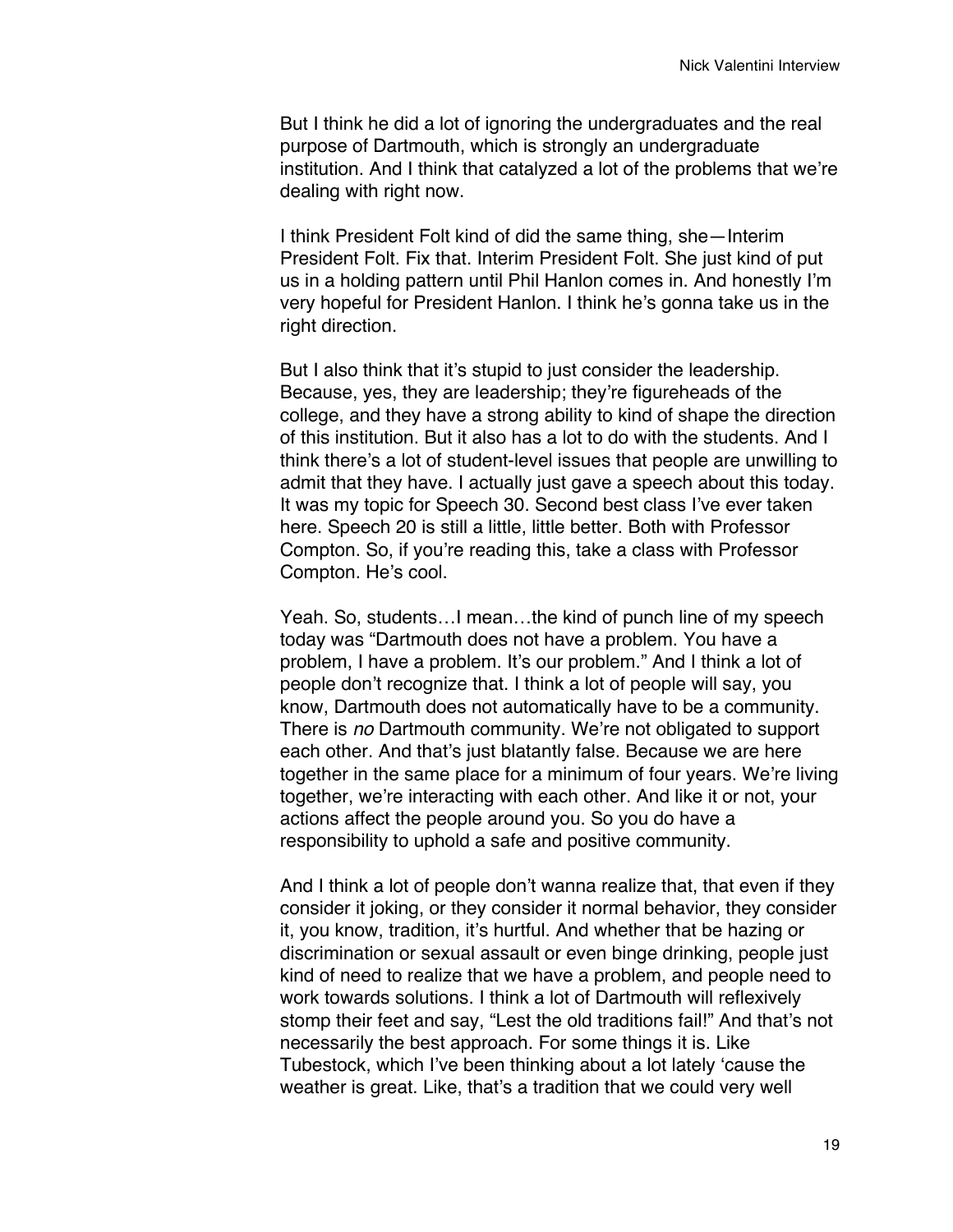stomp our feet for because that would just be awesome. I would love to do that. But, you know, fraternity hazing rituals: recognize that they're harmful, and let's moderate them a lot.

Gosh, I mean there are so many—I think another one of the problems is we've done such a good job of like putting these issues out there, that we've kind of oversaturated people. 'Cause I mean I've been hearing the buzzwords "binge drinking," "sexual assault," and "hazing" strung together in the same sentence for about two years. And at a certain point I just kind of stop listening. It's not that I don't consider them problems. It's just you hear about them so much that they automatically just kind of lose this priority.

But I think, you know, I think we're taking small steps towards it. I think that high-risk drinking has moderated at Dartmouth. I mean, I was talking to an alum who was up last week, a Tri-Kap '02, and he would routinely say that people would be passed out on the front lawns at Webster Avenue. And no one would bother them. You know, sometimes if they were in real danger, Safety & Security would bring them to the hospital, which was in the Dewey Field parking lot at the time. But for the most part they were just kind of left alone. And you don't see that anymore.

I mean, I've had a lot of experience with Good Sams and alcohol policy and kind of how it's affected the student drinking culture here, and I think that overall drinking at Dartmouth is pretty safe. What I think the problem is, is people—not people—is there are certain parts of the administration that view alcohol as a problem to be addressed through punishment rather than true harm reduction. I think the only way you're really gonna get an open dialog and productive conversation and progression towards a solution of highrisk drinking is if you eliminate the punishments for it. \*\*

I think the College should be more aggressive towards Hanover police. I don't think there's any reason that the police need to be citing people for underage drinking. I think they should selectively prosecute that, and by selectively I mean not at all. Because when people hesitate to call for medical help for someone who truly needs it because they're worried about a Diversions charge or worried about getting arrested, that's a problem. When people worry about calling Safety and Security because they maybe can't afford a night at Dick's House or they're worried about what Judicial Affairs is going to say to them the next morning, that's a problem.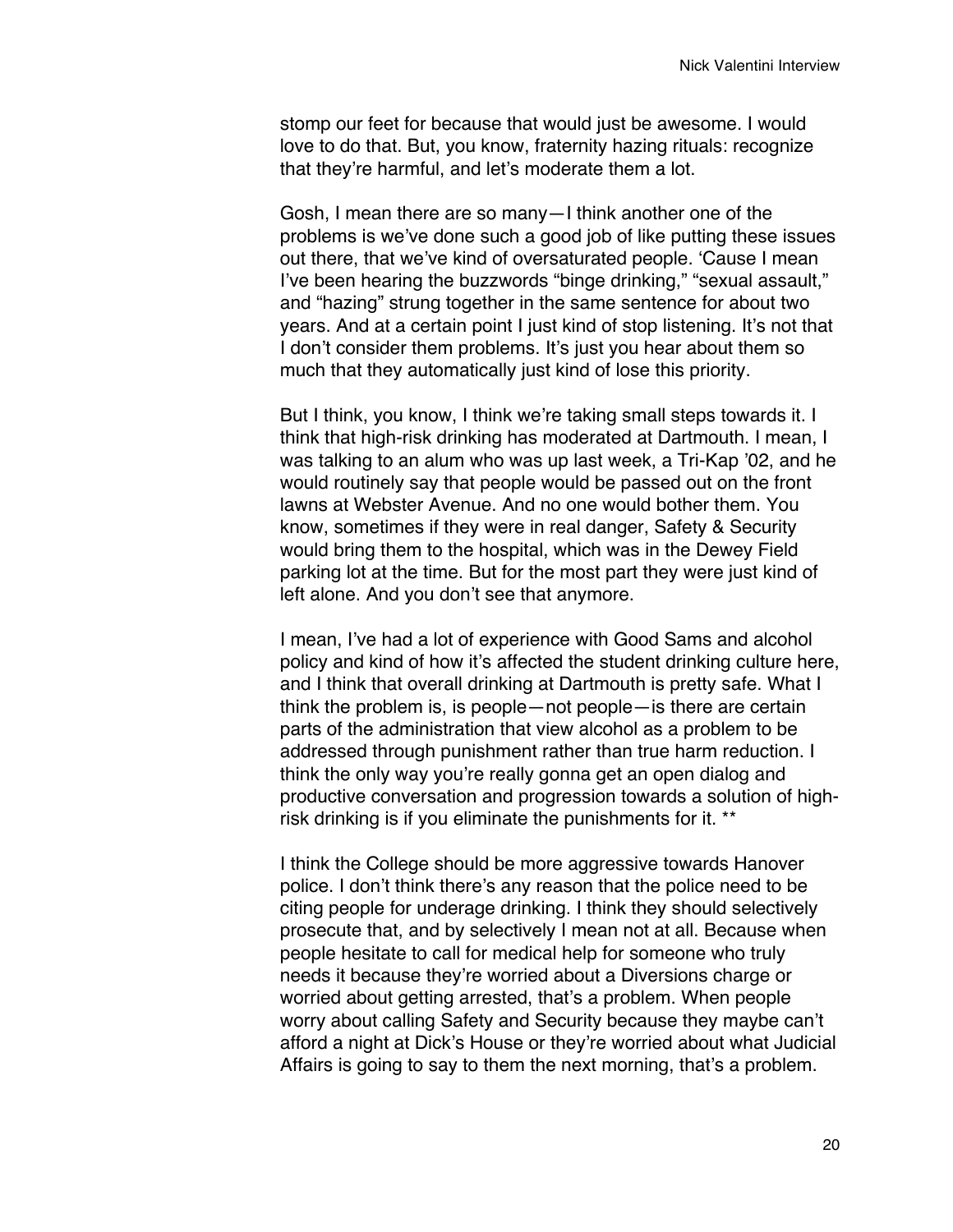I think really the only way to address it is you need to eliminate any barrier at this College to a student picking up the phone and saying, "I need help," "for myself" or "for a friend" or "for a stranger." And until you eliminate those, there's gonna be problems. So, that's one of 'em. I mean, there's many more, but, yeah, again, time constraints.

- WOMICK: Yeah. So, sort of the same question: past four years, only, how do you think you've changed in your time here?
- VALENTINI: [Sighs.] I thought about that yesterday. Was actually inspired by a fellow DOSC [Dean's Office Student Consultant] who encouraged all of us to reflect a little. So, I was thinking about socially: I think I've become more social. I was the awkward kid in high school, I really was. And maybe didn't want to admit at the time, but like—it wasn't like I was like evil or like excessively nerdy or anything. I just kind of, I don't know, I wouldn't consider myself a social butterfly. Think that's gotten a lot better.

I think I've definitely become a better leader. I was a leader— "leader"—in high school (with quotes). I think I really learned a lot about how to lead and how to manage and how to incorporate diverse perspectives. At Dartmouth, I think my leadership strength has grown a lot. And I think I've also become more aware. When I came to Dartmouth, I was coming from Georgetown, Mass, which is, per census data, 98.6 percent white. So not a lotta diverse perspectives. Pretty much the biggest difference we had was whether you were a moderate Democrat or a moderate Republican. There wasn't much of a difference between those guys, either.

So…yeah. I mean, I was exposed to a lot of different cultures and ideologies and race at Dartmouth. And I wanted that. I wanted that experience, 'cause I mean, I'll go back and talk to people from Georgetown who are just ignorant, just blatantly ignorant about the world and about stereotypes of different people, people who are different than themselves. And I hate that. I think that there's no excuse for that. So I'm really glad that I was able to be exposed to that at Dartmouth. And I think I've done a fairly good job of really trying to learn other people's points of view and understand where they're coming from.

Yeah, I mean, other changes? I drink. I mean that's a very superficial change. But, yeah, I used to not drink, and I drink now to excess occasionally. Very moderated and very safe mostly, and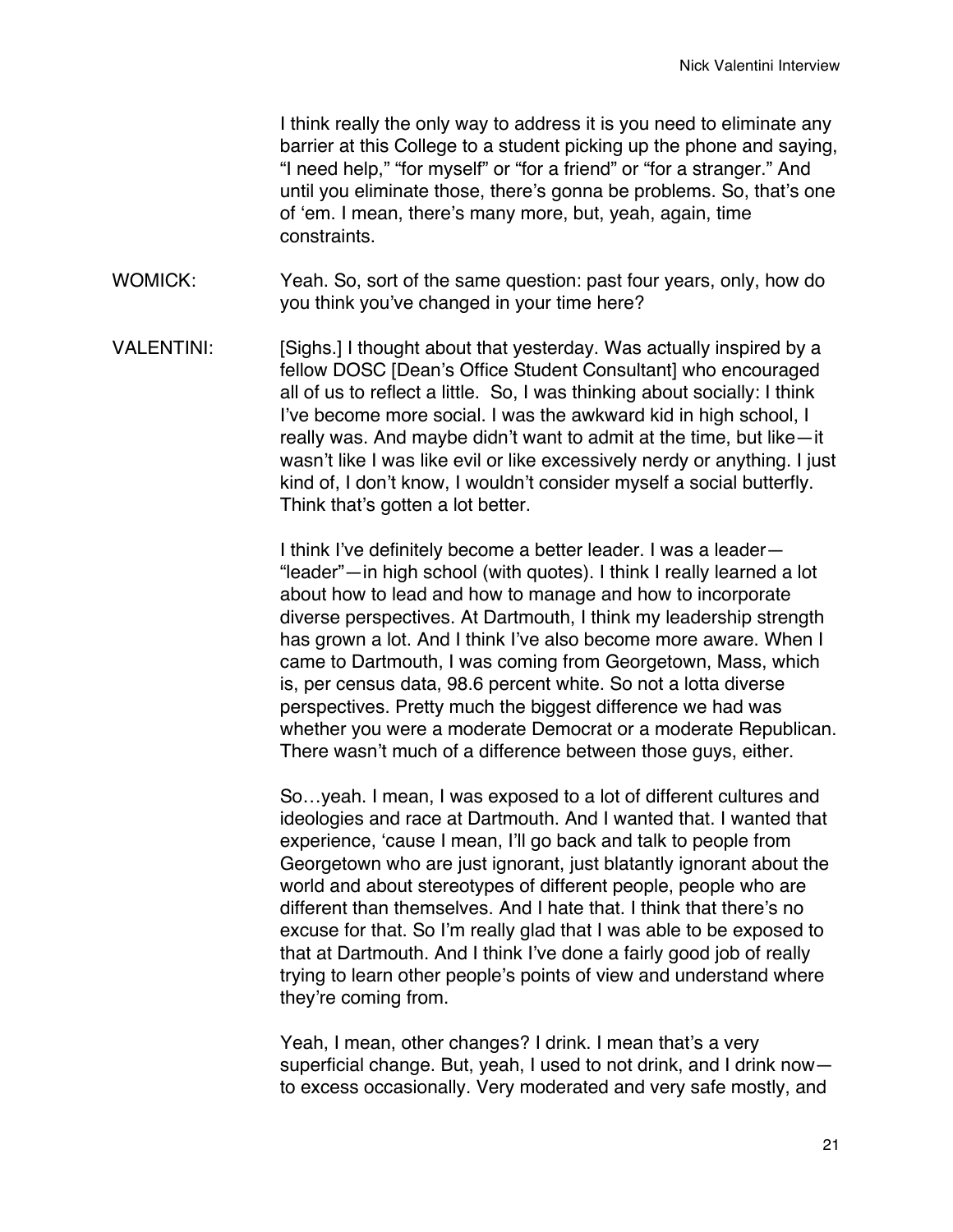socially a lot. So, I don't know. I think that's another thing that I've seen is that distinction of like you're a drinker versus you're a nondrinker. And it's really not that black and white. There's a lot of room in between the two.

Changes…changes? Clothing style's actually probably got a little bit better.

WOMICK: [Laughs.]

VALENTINI: I always considered myself to be very classic. Meaning...safe, the way I dress. Jeans and a sweatshirt is great. In the summer, shorts and a T-shirt. Pretty much—that was pretty much my wardrobe. So, I think I've gotten maybe a little more mature in how I dress. You can thank my mom [chuckles] for that one.

WOMICK: [Chuckles.]

VALENTINI: She kind of suggested that I maybe…class it up a bit more. So…yeah. I think that's it.

- WOMICK: You mentioned, earlier, when you were talking about the Dartmouth community and how we're responsible for one another; I'm curious, who do you consider part of the Dartmouth community?
- VALENTINI: Hoh-kay, that's....

WOMICK: If there is such a thing as the quote "Dartmouth—

VALENTINI: There is. There is a Dartmouth community. I will be very adamant about that. Because like I said, whether or not you're going to admit it, if your actions affect someone else, you and that person—or group of people—are involved in a community. I have a very loose definition of community.

> So, Dartmouth community. There's different circles. So the big circle is everyone: Hanover residents to, you know, 70-, 80-, 90 year-old alums, all-inclusive in the middle. I think the core of the Dartmouth community is obviously students, faculty, and staff. I'm sorry, what was your question again?

- WOMICK: Who makes up the Dartmouth community?
- VALENTINI: Oh, right. Hey, I answered it already.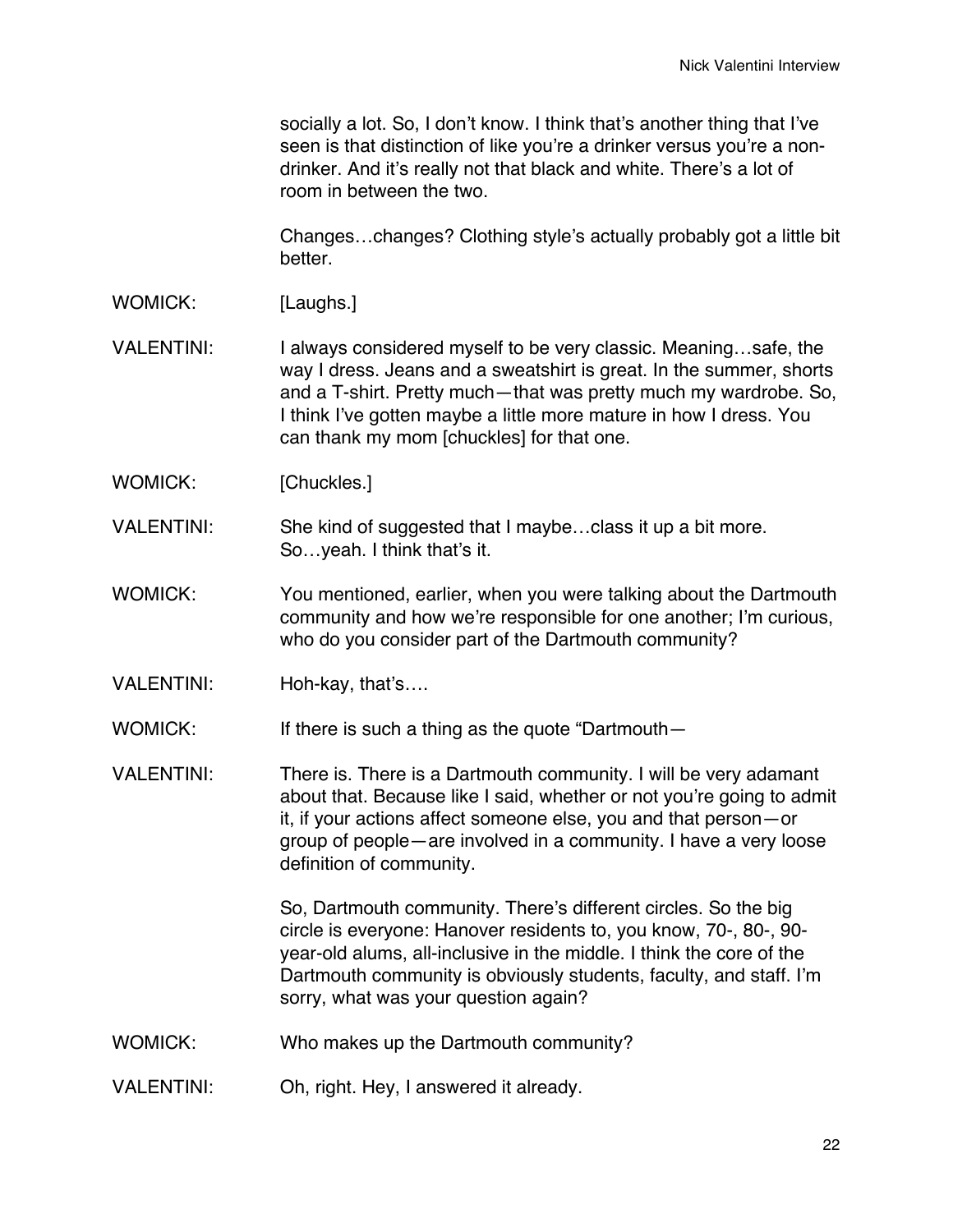## WOMICK: You just got it.

VALENTINI: Yeah, I think there's levels. I mean, in terms of like micro-level, dayto-day changes and day-to-day impacts, students, faculty, and staff.

- WOMICK: Mm-hmm.
- VALENTINI: And those groups at different times, especially now, can be very distanced from one another. I think a large part of the faculty has no idea what the students are thinking. And I think the administration, especially right now, has no idea what the students want, except maybe that we're frustrated. But on the other hand, I think a lot of students don't understand what the faculty and the administration are trying to do.

I think I've been fortunate to see a little bit of both sides, especially being involved kind of on a higher level with harm reduction and emergency planning and stuff like that at the College. I've seen that the administration recognizes the problems that we present to them, more so than the students may think. It's just kind of, given the nature of the College, is a little slower response. And I'm not it's not the best thing. Kind of an inefficient bureaucracy at times, but they're workin' on it, I guess, is the simple way to sum it up.

So, yeah, separated at times, but I mean my definition of the Dartmouth community: students, faculty, staff, alums, Hanover residents, you know. Pretty much all-inclusive. People who are impacted by Dartmouth.

- WOMICK: Mhmm. Do you think there are any people who fit in better here in the place?
- VALENTINI: Oh, certainly! I think there's people that…. [Sighs.] One end of the spectrum is the person who will go through four years of Dartmouth thinking that this is Disneyland and Hogwarts combined. I've really used that quote too many times in this thing.

WOMICK: [Chuckles.]

VALENTINI: But there are people who will do that. "Dartmouth has no problems. This place is great. I'm in the Dartmouth Bubble. I can do whatever I want. Period." And then there's the person who will definitely go through Dartmouth miserable and marginalized and hating this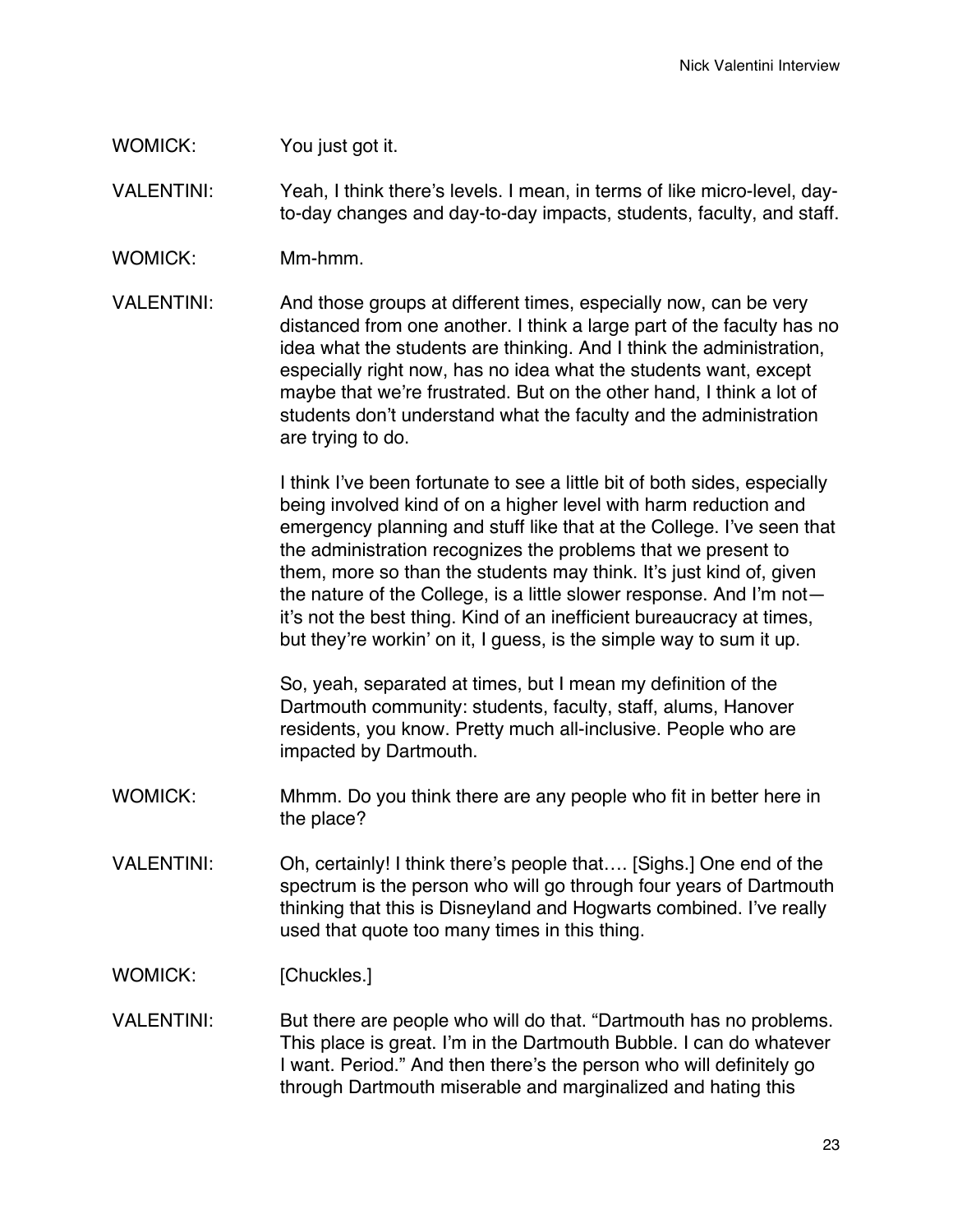place. And I think…I don't think that either of them are invalid experiences. I think it's possible to have either or. And I think one of the problems is people don't recognize that that happens. But I think most people are somewhere in the middle on the spectrum. Moderation is a concept that I think a lot of people should consider right now. Moderation is key. So… Dartmouth community experience was the question? I keep getting sidetracked. [Laughter.]

- WOMICK: What sort of people would you say have an easier time here, and maybe which ones have a tougher time? Just in your opinion.
- VALENTINI: Humm…Okay. Easier time is people that recognize problems, think of solutions or at least know the next step that they need to take. Harder time is people who (1) either don't recognize they have the problem or don't recognize they're causing a problem; or sit and complain about the problem and don't do anything about it.

I've t-—obviously I'm a Dean's Office Student Consultant. Dean Buckley's gonna be really mad that I haven't mentioned that before now.

- WOMICK: [Chuckles.]
- VALENTINI: Sorry, Dean Buckley.
- WOMICK: [Laughs.]
- VALENTINI: I'm still gonna take you up on that pong game after I graduate.
- WOMICK: [Laughs.]
- VALENTINI: So…yeah. So I've counseled a lot of people who will be so stuck on, "I have a problem. I have a problem. This is miserable. My life is over. I can't do this anymore." Without realizing that there are a lot of resources out there to help them. And it's either a problem with people not realizing that the resources are there, or the resources not making themselves well known.

But, yes, I don't think that, you know…one of the Dartmouth stereotypes that's come up a lot lately is the stereotypical uppermiddle-class or upper-class white male. And I don't think if you come in here as an upper-middle-class to upper-class white male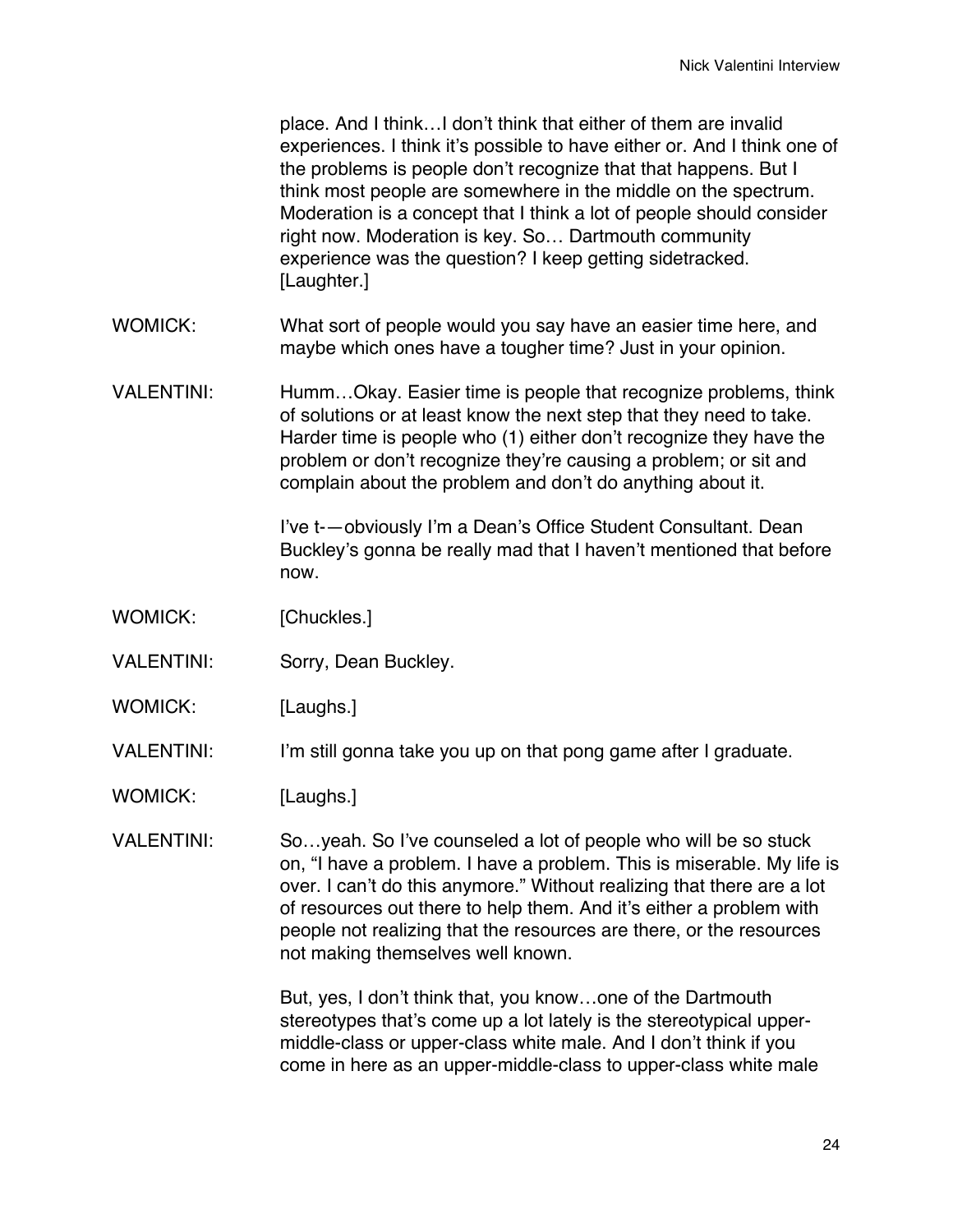you are automatically gonna have the best time at Dartmouth. I just don't think that's gonna happen. It's really an individual thing. Yeah.

- WOMICK: That's good. Are there any things we haven't talked about yet or that I haven't asked you that you'd like to talk about?
- VALENTINI: So this is an oral history project. And one of the things that I'm always very interested to see is change over time, institutional change over time. Or change in perception over time. And I hope that anyone who reads this or uses this, can put it in context. 'Cause I think a lot of the things that we go through at Dartmouth are cyclical.
- WOMICK: Mm-hmm.
- VALENTINI: Like, either have been addressed in the past or, you know, have come up in the past. Not so much that just history blatantly repeats itself. But certain aspects certainly will. So I think it's actually really important to kind of get these things down in some form to reference later on. Or at least, at pure face value, that the '13's were here, and we're the best class ever.
- WOMICK: [Laughs.] For the record.
- VALENTINI: For the record. It's on the record.

I… Ah! I did have something. So a lot of what I've been hearing lately from people is, you know, "If you were a parent, would you send your son or daughter here?" You know, "If you were a prospective student, would you come here?" That's been really something that's been heavily discussed lately. And my thoughts on that are, yes, come to Dartmouth. Because Dartmouth has problems, but so does a lot of other places. And I honestly don't think that any of our problems are exponentially worse than any other place.

And I think that, if anything, we're doing some really good things to address them. Might be slower than some people like. Might be in the opposite direction of what some people want. But I think we're at least addressing them. And we're acknowledging that they exist. And the last thing that I would like to see happen is for Dartmouth or Dartmouth's reputation to go downhill because of these things.

WOMICK: Mm-hmm.